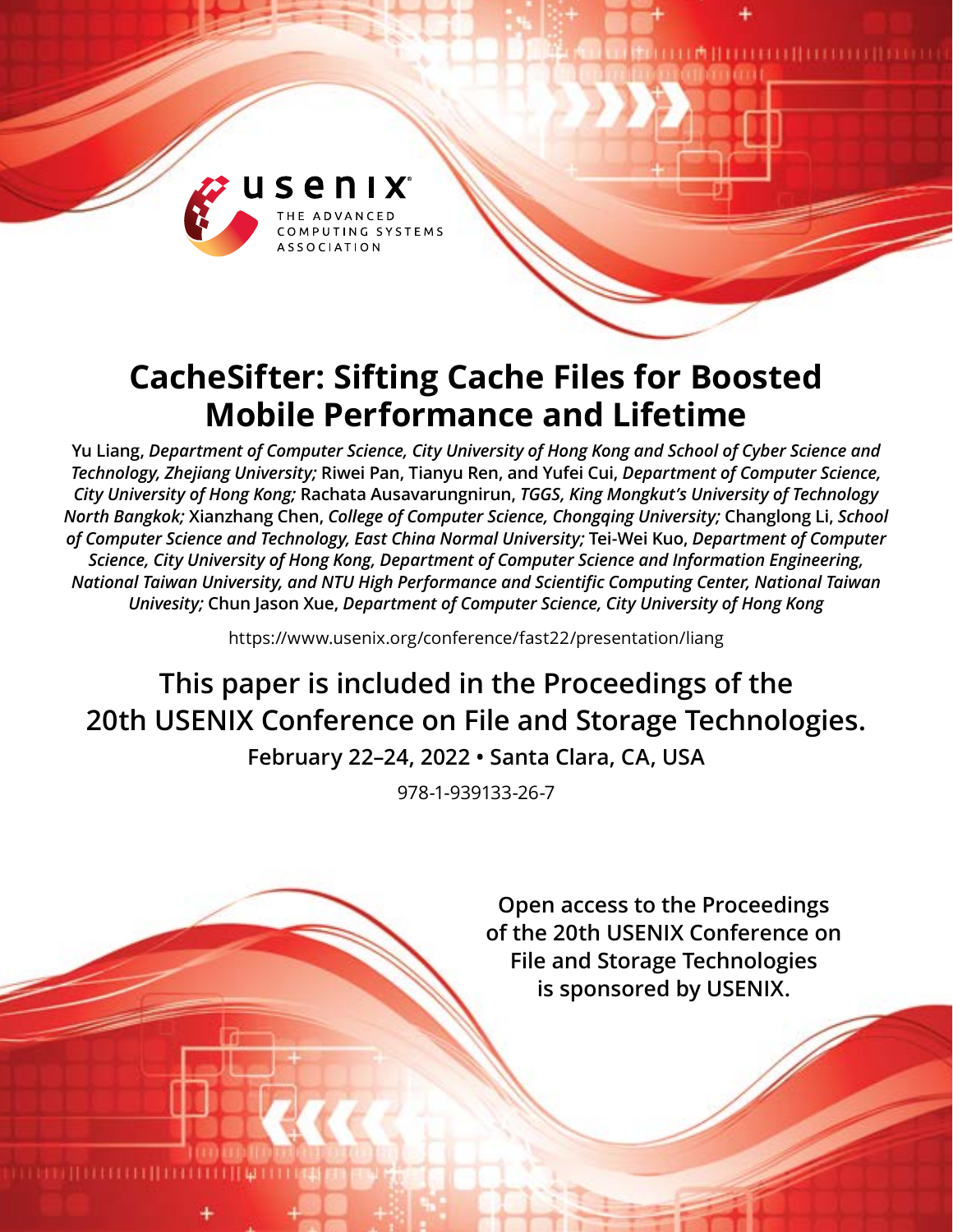# CacheSifter: Sifting Cache Files for Boosted Mobile Performance and Lifetime

*Yu Liang*12*, Riwei Pan*<sup>1</sup> *,Tianyu Ren*<sup>1</sup> *, Yufei Cui*<sup>1</sup> *, Rachata Ausavarungnirun*<sup>3</sup> *, Xianzhang Chen*4<sup>∗</sup> *,*

*Changlong Li<sup>5</sup><sup>\*</sup>, Tei-Wei Kuo<sup>167</sup>, and Chun Jason Xue<sup>1</sup>* 

<sup>1</sup> *Department of Computer Science, City University of Hong Kong*

2 *School of Cyber Science and Technology, Zhejiang University*

3 *TGGS, King Mongkut's University of Technology North Bangkok*

<sup>4</sup> *College of Computer Science, Chongqing University*

5 *School of Computer Science and Technology, East China Normal University*

<sup>6</sup> *Department of Computer Science and Information Engineering, National Taiwan University*

<sup>7</sup> *NTU High Performance and Scientific Computing Center, National Taiwan University*

## Abstract

Mobile applications often maintain downloaded data as cache files in local storage for a better user experience. These cache files occupy a large portion of writes to mobile flash storage and have a significant impact on the performance and lifetime of mobile devices. Different from current practice, this paper proposes a novel framework, named CacheSifter, to differentiate cache files and treat cache files based on their reuse behaviors and main-memory/storage usages. Specifically, CacheSifter classifies cache files into three categories online and greatly reduces the number of writebacks on flash by dropping cache files that most likely will not be reused. We implement CacheSifter on real Android devices and evaluate it over representative applications. Experimental results show that CacheSifter reduces the writebacks of cache files by an average of 62% and 59.5% depending on the ML models, and the I/O intensive write performance of mobile devices could be improved by an average of 18.4% and 25.5%, compared to treating cache files equally.

#### 1 Introduction

Mobile devices are now dominant in people's daily lives [\[23,](#page-14-0) [39\]](#page-15-0). Almost all mobile applications need to download files or data from networks because of the dynamic nature of applications and overall system optimization. Even with the high bandwidth of modern communication networks (e.g., WiFi and 5G), many applications still rely heavily on data cached on mobile devices to avoid re-downloading data through the network and meet their execution latency demands. Current mobile devices store cache files in the main memory first and then write them back to flash storage. These applications' cached data are usually managed as cache files and can be reaccessed quickly [\[9,](#page-14-1)[41\]](#page-15-1). However, the number and the size of applications' cache files have grown exponentially in recent years, as applications demand increasing amounts of data. For example, Facebook can generate 1.2GB of cache files on a

mobile device in two hours [\[27\]](#page-15-2). In addition to performance degradation, most cache files are eventually written to the flash storage of a mobile device, increasing writes and thus decreasing the lifetime of flash devices [\[2,](#page-13-0) [45\]](#page-15-3).

A number of research studies on mobile systems have been performed in recent years [\[11,](#page-14-2) [12,](#page-14-3) [16,](#page-14-4) [18,](#page-14-5) [20,](#page-14-6) [23,](#page-14-0) [26,](#page-15-4) [27,](#page-15-2) [32,](#page-15-5) [37,](#page-15-6) [38\]](#page-15-7). These techniques include optimization of memory management [\[23,](#page-14-0) [26\]](#page-15-4), defragmentation [\[11\]](#page-14-2), storing cache files in memory [\[32,](#page-15-5) [38\]](#page-15-7), re-designing the directory cache of mobile systems [\[37\]](#page-15-6), an application-aware swapping mechanism [\[20\]](#page-14-6), and I/O management [\[12,](#page-14-3) [16,](#page-14-4) [18\]](#page-14-5). Unfortunately, little work exists that has differentiated cache files in management. Although Liang et al. [\[27\]](#page-15-2) elucidate differences among cache files, a solution was not proposed. Since the total size of cache files has increased dramatically, improper writebacks of cache files to flash storage will markedly reduce the lifetime of the flash storage of a mobile device. It is also worth noting that some cache files are used only once throughout their lifetime while others may be re-accessed multiple times before deletion. In current practice, however, cache files are treated equally.

Android operating systems store cache files in local storage in consideration of performance and latency [\[9\]](#page-14-1). However, cached data on a mobile device can significantly reduce the lifetime of its flash storage, as the replacement cycle of smartphones increases [\[40\]](#page-15-8). Recent works propose to store cached data in DRAM to reduce writebacks, and thus can improve both system performance and lifetime [\[32,](#page-15-5) [38\]](#page-15-7). These techniques suffer from two major problems as applications increase their demand for cached files. First, cached data vary greatly in frequency of access, lifetime, and size. Treating them equally leads to inefficiency. Second, the available memory is insufficient in mobile devices, maintaining useless cache files could degrade the overall system performance because of memory competition. *The goal* in this work is to improve *both* system performance and the lifetime of flash storage by managing cache files according to their reuse behaviors.

The proposed novel cache file management framework,

<sup>∗</sup>Corresponding authors: Changlong Li, Email: clli@cs.ecnu.edu.cn; Xianzhang Chen, Email: xzchen@cqu.edu.cn.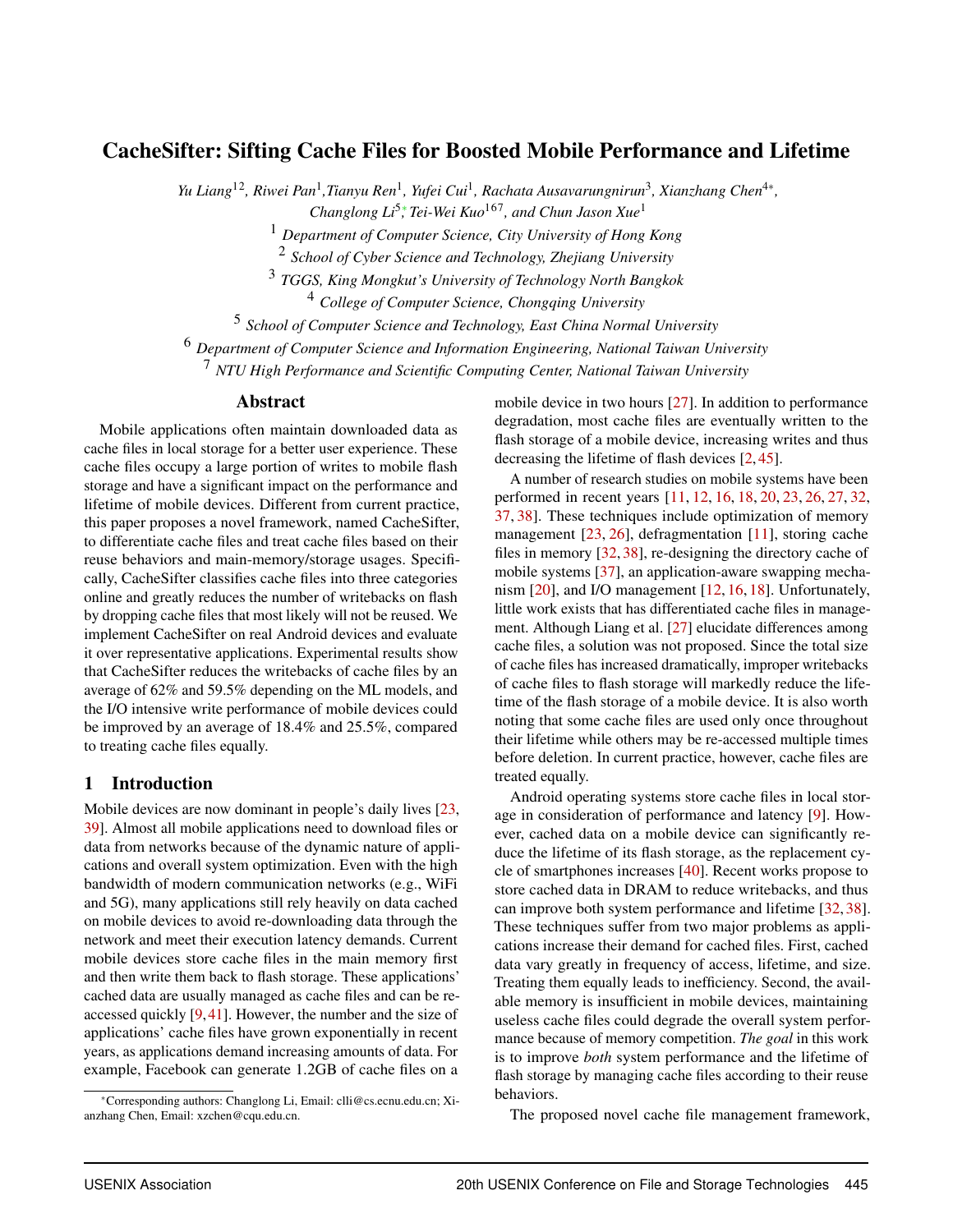named CacheSifter, dynamically categorizes cache files into different categories using a light-weighted machine learning (ML) algorithm and dynamically places the cache files of different categories in DRAM or flash storage based on their data access patterns. Three cache-file categories are proposed based on their revisiting possibility: Burn-After-Reading (BAR) files, Transient files, and Long-living files. A quasi-in-memory file system is proposed for better management of Transient files in DRAM and to avoid the operating system from accidentally evicting them out of DRAM. A cache-file eviction mechanism is also developed to utilize DRAM more effectively in keeping cache files.

CacheSifter adheres to the semantics of the Android cache file management and does not produce new safety vulnerability. Experimental results over popular applications show that CacheSifter reduces the writebacks of cache files by an average of 62% and 59.5% depending on the ML models, and the I/O intensive write performance of mobile devices could be improved by an average of  $18.4\%$  $18.4\%$  and  $25.5\%$ .

#### 2 Cache Files in Mobile Systems

Unlike servers' applications, most mobile applications frequently download fresh data such as news and videos from networks. Mobile systems generally store the downloaded data as cache files in local storage temporarily to reduce redundant data downloads. For example, Android systems maintain temporary cache files in the main memory for a period of time (30 seconds by default) and then write them back to flash storage [\[9,](#page-14-1) [41\]](#page-15-1). This is similar in spirit to how Linux manages its files, which treats all files equally. Writing *all* of the cache files back into flash storage will significantly degrade system performance [\[8\]](#page-14-7), reduce the lifetime of flash storage [\[2\]](#page-13-0), and occupy large storage space, which is markedly limited in mobile devices. With the exponential growth of mobile applications' cache files induced by high-speed networks in recent years, optimization of their management has become urgent.

While previous works [\[32,](#page-15-5) [38\]](#page-15-7) aim to maintain all cache files of targeted applications in the main memory to accelerate cache files' accesses, the total size of cache files for an application can occupy a significant portion of the main memory, which could substantially degrade the performance of the other running applications via memory contention. This paper, however, aims to manage cache files according to their access patterns and thus only necessary cache files will be stored in main memory or storage.

## 2.1 Required Space and Writes of Cache Files

This section aims to quantify cache file usages in current Android systems via both static and dynamic methods.

Required space for cache files. The storage occupation of cache files is determined by taking snapshots of cache files in storage. We survey 60 volunteers<sup>[2](#page-2-1)</sup> with real mobile device usage, including 42 models of 5 vendors, for one week. We collect the snapshots of cache files for the commonly-used applications (4-15 applications according to volunteers' usage behaviors) once per day on 50 of the mobile devices. On the other ten mobile devices, data are collected three times per day. Table [1](#page-2-2) presents the total size of cache files of each mobile device and different applications. We choose the mostcommonly-used application for each type on each smartphone. Some smartphones might be missing certain types of applications due to different user behaviors.

<span id="page-2-2"></span>Table 1: Cache files' sizes of different devices or applications.

| Group by       | Code name    | No. of devices | Average (GB) | Max(GB)           |
|----------------|--------------|----------------|--------------|-------------------|
|                | Huawei       | 30             | 0.4          | 1.79              |
|                | Oppo         | 6              | 4.11         | 8.82              |
| <b>Vendors</b> | Vivo         | h              | 1.58         | 1.85              |
|                | Xiaomi       | 17             | 2.17         | 4.55              |
|                | Meizu        |                | 1.68         | 1.7               |
| Apps           | Social media | 60             | 0.35         | 2.73              |
|                | Video        | 57             | 0.22         | 2.23              |
|                | Website      | 60             | 0.26         | 5.25              |
|                | Game         |                | 0.18         | $\overline{1.33}$ |

The collected data shows that cached file size varies greatly between vendors and applications. Based on the data collected from these mobile devices, it is found that some mobile systems or third-party software delete cache files. Moreover, some users habitually delete cache files to alleviate the shortage of storage space. However, even though these cache data are deleted after writes, their damage to the performance and lifetime of flash storage has already occurred. As a consequence, it is critical to evaluate the actual writes of cache files during run-time.

Write behaviors. The writes of cache files are now profiled from two perspectives: user behaviors and representative applications. We first collect the write size of cache files under volunteers' usage behaviors by instrumenting the source code of Linux in the experimental mobile devices to collect every write of cache files to flash storage. Five volunteers used the experimental mobile devices for three days.

The collected data reveals that the writes of cache files can reach 500MB per day, even for users that spend less than three hours per day on their mobile devices. Data from a mobile device vendor (top-five) shows that the total writes of their testing users is about 10GB on average and up to 30GB per day. Cache file writes is approximately 6.4GB on average per day and up to 19.2GB because cache file writes represent an average of 64% of total writes to storage for mobile devices based on experimental results, as shown in Figure [1.](#page-3-0)

The writes of cache files of the top-20 representative applications are collected, including social media, map, game, video, and browser. In this experiment, the volunteers used each application continuously for two hours. The ratio of

<span id="page-2-0"></span><sup>&</sup>lt;sup>1</sup>Note that the reduction of writebacks can substantially improve the lifetime of flash-memory storage and notably benefit I/O-intensive phases in application execution, application launch, and application installation, which are crucial to the mobile user experience [\[3\]](#page-14-8).

<span id="page-2-1"></span> $2$ The volunteers are 18-60 years old.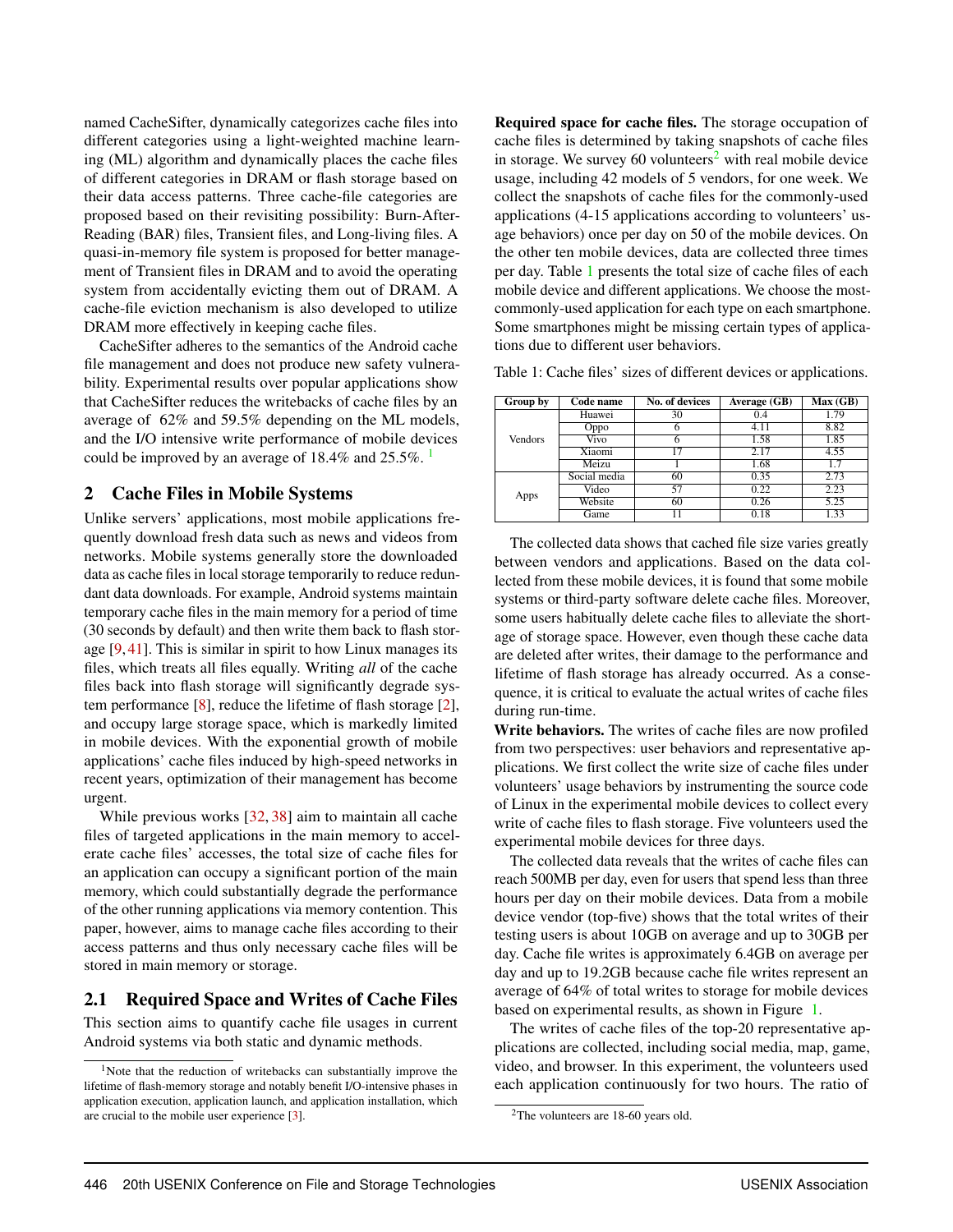cache file writes to total writes for the twenty applications is presented in Figure [1.](#page-3-0) The write count ratio is the ratio of the number of writes of cache files to the number of writes of total files. It is found that most applications write a large amount of cache files. For example, the write count ratio of Facebook is up to 92.6%, and the write size ratio of YouTube is as high as 95.7%. In contrast, CandyCrush is a stand-alone game that does not need to download much data from the network.

<span id="page-3-0"></span>

Figure 1: Write count/size of representative applications in two hours.

Existing applications write many cache files into flash storage during run-time. Even though many cache files are deleted by the system or applications, the cache files still occupy large storage space. Notably, the write and delete operations of cache files not only increase I/O contention, which could degrade I/O performance, but also shorten the lifetime of flash devices  $[10, 21]$  $[10, 21]$  $[10, 21]$ . In addition, the problem will become increasingly severe with the continual increase of network speed, growing usage of applications, and use of newer flash chips (e.g., TLC, QLC, and 3D-NAND flash) with shorter endurance [\[13,](#page-14-11) [17,](#page-14-12) [44\]](#page-15-9).

#### 2.2 Differences among Cache Files

As mentioned above, existing Android systems treat all cache files as normal files that always require persistent storage. Cache files are time-sensitive data, however, and it is often unnecessary for them to be persistently stored. Based on observations at the block layer, Liang et al. [\[27\]](#page-15-2) proposed to classify all cache files into three categories, i.e., Burn-After-Reading (BAR), Transient, and Long-living, according to the distinctly varied access patterns of cache files in flash storage.

After defining the categories of files, numerous questions arise regarding how files are categorized and how categories are managed in a practical system, none of which offer straightforward answers. However, all of these questions are addressed in this paper. Furthermore, paper [\[27\]](#page-15-2) demonstrates differences between cache files at the block layer. This paper finds that access information at the VFS layer is more suitable for categorizing cache files because the cache files should be

<span id="page-3-1"></span>

Figure 2: Access patterns of the top-10 accessed cache files of ten representative applications.

handled prior to the block level. Therefore, this paper reuses the name of three types of files in paper [\[27\]](#page-15-2) but with different definitions.

Burn-After-Reading (BAR) represents cache files that only have tiny re-accesses that take place at the beginning of their lifetime. For many typical mobile applications, most cache files are rarely re-accessed, which is similar to the conclusion reached in a previous study [\[4\]](#page-14-13). In particular, some cache files in the flash storage were deleted without being re-accessed at all. Consequently, there is no need to write such cache files to storage.

Transient refers to cache files that have a large re-access count as well as a short active period. Figure [2](#page-3-1) shows the access patterns of the top-10 accessed cache files (denoted by ten colors) of ten representative applications. The size of a circle indicates the access count of the corresponding cache file within 100 seconds. The access patterns of the cache files vary greatly. Moreover, some of these files have a short active period and a large access count. For example, the third cache file (labeled in green) of Map is only re-accessed within a short time after it is created. Accordingly, we deem such cache files as Transient files, since the applications only re-access them in the near future.

Long-living represents the rest of cache files, especially the files that are re-accessed frequently over a long period of time.

#### 2.3 Challenges in Cache File Management

Even though Liang et al. [\[27\]](#page-15-2) proposed to manage cache files following their access patterns, they did not explore classification or management methods of cache files. Two major challenges exist in the management of cache files. First, cache files' behaviors change over time. For this reason, it is im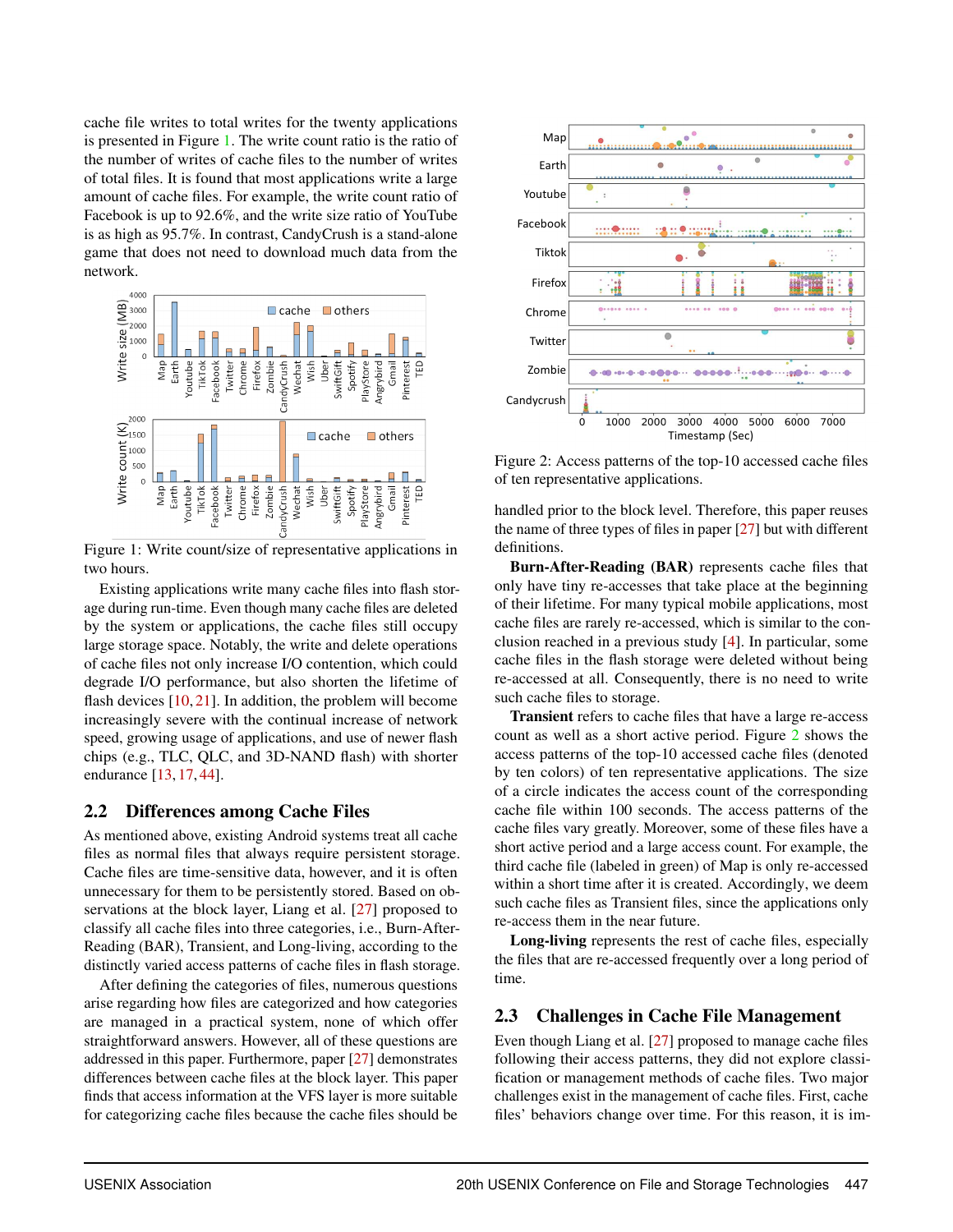portant that management should be adaptive to the run-time behavior of cache files. Second, existing systems store cache files according to the same routine. It is necessary, however, to manage dissimilar types of cache files by different policies. The main goal of this paper is to improve both system performance and storage lifetime. We will explore the access patterns of applications' cache files and consider the characteristics of DRAM-based main memory and flash-based storage of mobile devices in terms of performance and endurance.

## 3 CacheSifter Design

We propose CacheSifter to categorize cache files and manage them by exploiting their access patterns.

## 3.1 Overview of CacheSifter

#### 3.1.1 Design Principles

We discuss five design principles for categorizing and managing cache files in mobile systems.

User application transparency. CacheSifter should have an insignificant impact on user experience. CacheSifter should also be compatible with the semantics of existing mobile systems requiring zero changes in existing user applications. Online Categorization. While offline profiling simplifies the categorization process, an offline classifier cannot adapt to the dynamic system status and the configuration of users during usage of the mobile device. As a result, CacheSifter needs to be able to categorize cache files online while avoiding the extra overhead of storing BAR files and Transient files.

Adaptive memory management. CacheSifter always attempts to maintain the cache files that will be used in the main memory to achieve high file access performance. However, using too much memory for the cache files may degrade system performance. In this case, CacheSifter should adaptively adjust its memory usage along with different active applications.

Adapt to changes in user behavior. CacheSifter should adapt to changes in user behaviors. A categorized file may need to be re-categorized. For example, a file is categorized as a BAR file because it is only used once immediately after it is downloaded. When user behavior changes, and it is used many time repeatedly, it should be re-categorized into a Transient or Long-living file to avoid frequent re-download. Ensure safety when deleting cache files. CacheSifter should not produce any new vulnerabilities as compared to existing mobile systems. Since CacheSifter may discard BAR files and Transient files during execution of applications, it is critical that discarding data by CacheSifter will not cause an application crash or user data loss.

#### 3.1.2 CacheSifter Framework

Following these principles, we design CacheSifter to categorize cache files and manage them in DRAM/flash storage according to their reuse patterns to avoid unnecessary

writing back. Figure [3](#page-4-0) shows the framework of CacheSifter. CacheSifter lives in the kernel rather than in an intermediate or less-privileged layer. CacheSifter can directly categorize cache files on the page cache without additional memory consumption and data copy. CacheSifter also does not require any changes in existing user applications, i.e., it is transparent to user applications.

<span id="page-4-0"></span>

Figure 3: Framework of CacheSifter.

All newly downloaded cache files are first maintained in the main memory and wait for categorization. (I) CacheSifter adopts a lightweight machine-learning-based categorization engine (See Section [3.2.1\)](#page-5-0) to divide the newly downloaded cache files into three types, i.e., BAR, Transient, and Longliving in two stages online. (2) To better utilize memory and storage, CacheSifter discards all BAR files because they are typically not reused. 3 For Transient files, CacheSifter keeps them in DRAM by using a quasi-in-memory file system, which is designed to avoid an accidental swap-out of Transient files. CacheSifter discards Transient files when there is insufficient DRAM space using an LRU-like file eviction pol-icy (See Section [3.2.2\)](#page-5-1). (4) For Long-living files, CacheSifter writes them to the flash storage by exploiting the default LRUbased eviction scheme of the Android system. Moreover, CacheSifter deletes the cache files from their corresponding storage when they are invalidated by applications. 5 The deleted files will be re-downloaded from the network when they are accessed in the future, which provides an opportunity to change the categorization of cache files according to changes in user behavior (See Section [3.3\)](#page-6-0). Finally, CacheSifter exploits a safe list mechanism to maintain known potential paths of cache files that are important to users, or in cases in which their deletion could threaten system stability (See Section [3.4\)](#page-6-1).

CacheSifter provides three key benefits. First, CacheSifter avoids pushing-out the BAR and Transient files to flash storage, which reduces write contention, extends the lifetime of the flash storage, improves overall system performance, and conserves storage space. Second, Transient files are accessed directly from DRAM, improving the access latency of this type of cache files. Third, CacheSifter significantly optimizes the management of cache files with a lightweight machinelearning-based engine in the kernel, which not only has negligible overhead but is also transparent to user applications.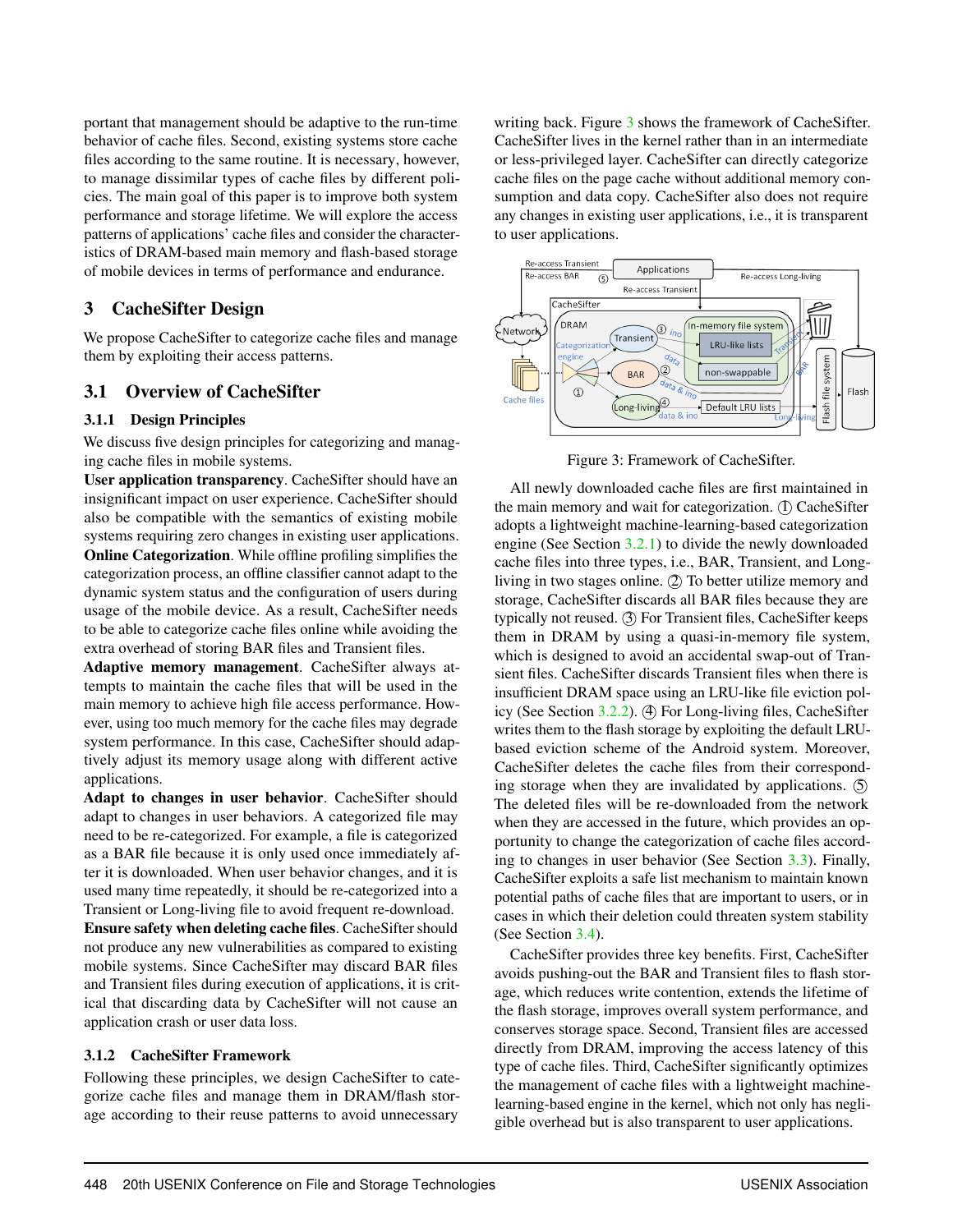#### 3.2 Feature-based Cache Files Management

The effectiveness of CacheSifter relies highly on the accuracy of the categorization engine. The overhead of the categorization engine and the cache file management mechanism of cache files should be as small as possible to minimize the impact on system performance. In this section, we describe the design of these two key components.

#### <span id="page-5-0"></span>3.2.1 Lightweight Categorization of Cache Files

Machine learning based categorization. According to the design principles, categorization should be both lightweight and conducted online. Based on our observations, we know the categorization of each cache file by observing its reuse patterns. However, to avoid writebacks of BAR and Transient files, this method requires storing all cache files and their access information in main memory for a long time period for categorization, which imposes a high cost. Heuristic-based methods, such as suffix based methods [\[14,](#page-14-14) [24\]](#page-15-10), can categorize files with a small cost. However, they do not consider the access patterns of cached files, and thus cannot be used to recognize BAR, Transient, and Long-living files. For example, a video (.exo) file could be any type of cache file according to user behaviors. Moreover, since the users' behavior and access pattern of cache files are different across different applications, we expect non-ML approaches to be less flexible and generalized. Thus, the categorization engine in CacheSifter utilizes machine-learning-based schemes to automatically perform categorization based on features within a short period of time and observation-based labels.

This paper chooses a lightweight neural network method (MLP [\[5\]](#page-14-15)) in the experiments because of its performance and low cost.<sup>[3](#page-5-2)</sup> To further reduce cost, categorization is divided into two phases (BAR/non-BAR and Transient/Long-living) by exploiting two MLP models because we find that Long-living cache files cannot be recognized by short-time information. We train these two MLP models offline and use them for online categorization, and thus this method needs to retrain the models after a period of time to adapt to applications' changes. Certainly, one can also choose a lightweight reinforcement learning method [\[35\]](#page-15-11) to avoid retraining, which is beyond the scope of this paper.

Metrics for analyzing prediction models. Three metrics are used to evaluate our categorization models. First, we use *Accuracy* to reflect how correctly the model predicts the categories of files, as shown in Equation [1:](#page-5-3)

<span id="page-5-3"></span>
$$
Accuracy = (TP + TN) / Total\_Instantes
$$
 (1)

Where TP is an outcome in which the model correctly predicts the positive class; a true negative TN is an outcome in which the model correctly predicts the negative class. Considering the penalty of misclassification, positive class is non-BAR in the first phase of categorization in which the negative

class is BAR. In the second phase of categorization, Longliving is denoted as the positive class, while Transient is the negative class. Based on our observation, the data of each category is highly unbalanced. Therefore, the above *Accuracy* cannot represent the accuracy of each type of file. Accordingly, we introduce another metric, *Recall*, in Equation [2:](#page-5-4)

<span id="page-5-4"></span>
$$
Recall = TP/(TP + TN).
$$
 (2)

In the high-recall model, we care more about the predicted accuracy of files with high mis-predicted overhead, such as long-living files. If a long-living file is incorrectly predicted as a BAR or Transient file, it could induce redownload overhead. Finally, to visualize the results, we also use the third metric, *PR curve,* which is simply a graph with Precision values on the y-axis and Recall values on the x-axis. A good PR curve has a large area under curve (AUC).

Based on these three metrics, we train high-recall and high-accuracy models with a high PR curve. The high-recall model aims to reduce writebacks of cache files and minimize re-download overhead; whereas, the high-accuracy model aims to reduce writebacks of cache files with minimum miscategorization.

#### <span id="page-5-1"></span>3.2.2 Cache File Management Mechanism

To better utilize memory/storage to reduce writebacks of cache files and minimize re-download penalty, cache files are processed according to their categorization.

BAR file. BAR files are deleted immediately after categorization because these files are not likely to be reused.

Transient file. Since the usage of Transient files in mobile applications exhibits both strong locality and time sensitivity in a certain period of time, CacheSifter always attempts to maintain the Transient files in the main memory during their active period to achieve higher file access performance. At first, we try to exploit an existing file system, such as tmpfs or ramfs, to manage Transient files. However, to avoid writeback operations prior to the categorization of cache files, each cache file will have two inodes, i.e., one in F2FS and tmpfs/ramfs each, which complicates the implementation and brings additional overhead. As a consequence, a quasi-in-memory file system (QMFS) is proposed to manage Transient files in the main memory during their active period.

QMFS is implemented by two LRU-like lists (an active list and an inactive list), as shown in Figure [4.](#page-6-2) The active list is designed to ensure that files will not be deleted within their active period. The inactive list is used to balance memory pressure and file performance. Specifically, when memory is sufficient, files will be maintained in memory for a longer time to reduce the penalty of mis-classifications. In the default memory management, the LRU list of page cache is pagegranularity since the pages of files cached in the main memory will be written back to storage. If a page of a Transient cache file is deleted, however, this means that the whole cache file

<span id="page-5-2"></span> $3$ We compare the performance of MLP, Random Forest, Linear Regression and Logistic Regression and find MLP to be the most effective.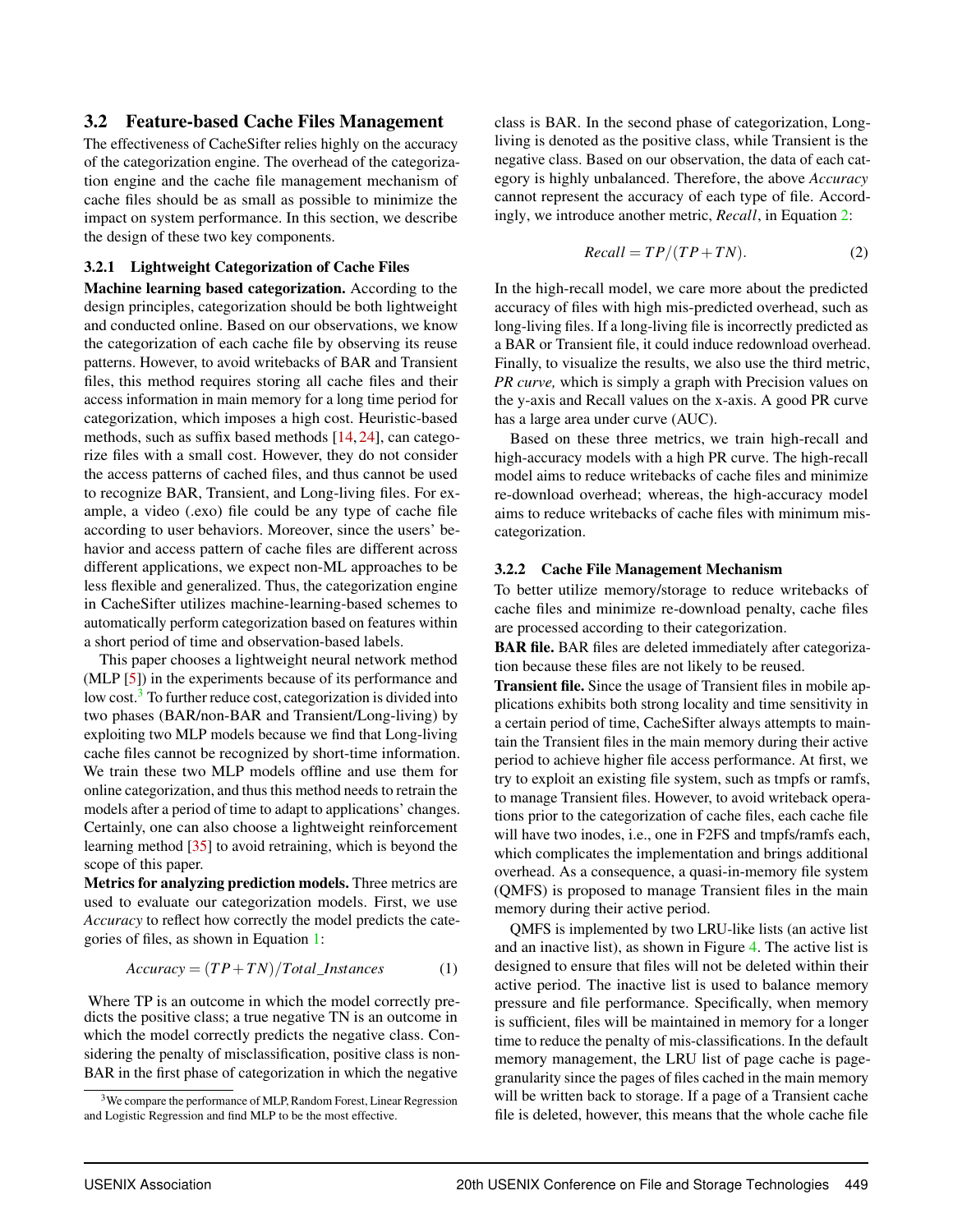in QMFS is invalid. Therefore, the LRU-like lists of QMFS in CacheSifter are maintained in file-granularity.

<span id="page-6-2"></span>

Figure 4: Eviction scheme of LRU-like lists in QMFS.

In QMFS, a cache file is put into the active list after categorization. Subsequently, the file in the *active list* may be moved into the *inactive list*, depending on the size of free memory and its existing time in the *active list*. If the existing time of a file is longer than its active period (a threshold), it will be moved to the *inactive list* to wait for deletion. Insufficient memory also triggers the movement action. If a file in the *inactive list* is referenced before it is deleted, it will be moved back to the *active list*. If a file is deleted, it will be deleted from the corresponding lists. If a file is truncated, CacheSifter works in the same manner as the default Android system. Specifically, the file's pages will be deallocated whereas the inode number will be still maintained in the LRU-like lists.

When the active period of Transient files ends, the Transient files generally will not be used again. For this reason, the longest-lived Transient files should have the highest priority to be evicted. Furthermore, to improve the performance of foreground applications, the cache files generated by a background application should also have a higher priority for eviction. We use UID to identify the files of background applications, as previously described [\[12\]](#page-14-3). After file eviction, memory space will be reclaimed. The parameters for reclaim are established in Section [5.2.](#page-9-0)

Long-living file management. Unlike the eviction schemes of BAR and Transient files, Long-living files are managed by the default page-based eviction scheme of the page cache in Android systems. Long-living files are maintained in the default LRU-based lists of the page cache. When a page of a Long-living file is unused for a long period of time, it will be evicted from the page cache and written back into the flash storage if it is dirty. Consequently, Long-living files will be stored in storage infinitely unless the applications delete them.

#### <span id="page-6-0"></span>3.3 User Behavior Adaptation

Even if the feature-based cache file management worked well, user behaviors could change. Therefore, CacheSifter should be able to re-categorize cache files when user behavior changes to avoid frequent re-downloads. There are four types of state changes, as listed in Table [2.](#page-6-3) BR, TR, and LL represent the BAR category, the Transient category, and the Longliving category, respectively. Thus, "BR-> TR, LL" means that a BAR file shifts to a Transient file or a Long-living file.

Table [2](#page-6-3) shows actions that trigger state changes of cache files, and the corresponding benefit or cost. When user behavior changes, CacheSifter only updates the category of cache files after re-download since CacheSifter performs categorization only when a file is newly-downloaded from the network.

Table 2: Actions based on state changes.

<span id="page-6-3"></span>

|     | <b>Types</b> State changes<br>Action |                                                          | <b>Benefit/Cost</b> |
|-----|--------------------------------------|----------------------------------------------------------|---------------------|
| (1) |                                      | $BR$ > TR, LL   Re-categorize files after re-download    | None                |
| (2) | $TR \rightarrow BR$                  | Do nothing and wait for discard                          | Memory space        |
| (3) | $TR \rightarrow LL$                  | Re-categorize files after re-download   High performance |                     |
| (4) | $LL \rightarrow BR, TR$              | Do nothing                                               | Flash space         |

CacheSifter treats and re-categorizes the re-downloaded file as a new file, and thus CacheSifter can adapt to stage change types (1) and (3) in Table [2.](#page-6-3) When type (2) stage change occurs, CacheSifter does not need to do anything, since Transient files will be discarded just like BAR files. Compared with BAR files, Transient files will remain in the main memory for a longer period of time and consume memory space. Type (4) is similar to type (2). Therefore, CacheSifter also does nothing, which consumes flash storage for a short time.

## <span id="page-6-1"></span>3.4 Safety Mechanism

CacheSifter discards the BAR and Transient files eventually. To make these operations safe for user data and applications, CacheSifter exploits a *safe\_list* approach for cache file directories. It is not difficult to track and manage *safe\_list* paths. In fact, Android now exploits these paths, which can be seen through the cache-delete button in the Android setting [\[6\]](#page-14-16). CacheSifter uses the same paths of the cache-delete button as the *safe\_list* paths. Moreover, the *safe\_list* can be managed offline. If vendors wish to optimize certain specific application, such as YouTube, they can obtain the cache paths of YouTube in advance and put them into the *safe\_list*.

## 4 CacheSifter in Android

We implement CacheSifter in the Android system as a case study for mobile systems. In our implementation, CacheSifter categorizes cache files by using a dedicated thread. In this section, we first present the details of MLP-based categorization. We then show how the categorized cache files are managed by the flash file system, F2FS [\[24\]](#page-15-10), and the proposed QMFS. Finally, we discuss implementation considerations of CacheSifter.

## <span id="page-6-4"></span>4.1 MLP-based Cache File Categorization

Categorization features and labels. In order to avoid unnecessary writes of cache files, categorization should be completed as rapidly as possible by using as few features as possible. The challenge here is that the Long-living files cannot be recognized by short-time features easily. To accurately categorize cache files, we first perform a fast categorization to detect BAR files and then dedicate additional time for the second pass to further separate Transient and Long-living files. Importantly, the memory space overhead is not large because there are not many Long-living files. In addition, categorization should also adapt to changes in user behaviors. Therefore, the objective of feature design is to characterize the access patterns and attributes of each file with a low memory cost.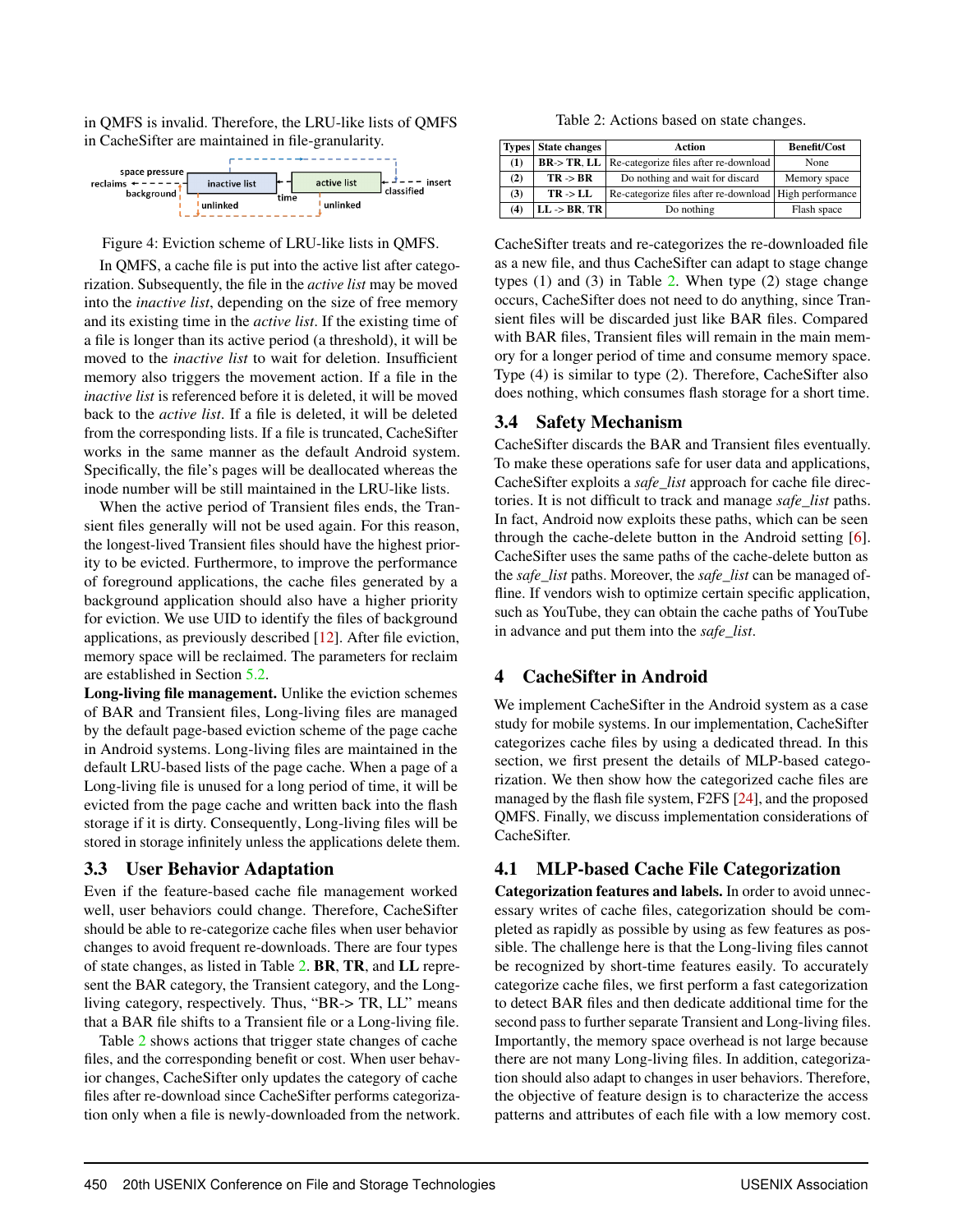To achieve this goal, the access patterns (read, write, and I/O size) and attributes of files (file size and active period) are selected as the features for machine-learning methods. The designed features are shown in Figure [5.](#page-7-0)

<span id="page-7-0"></span>



In general, the system maintains *K*+6 features for each data point. The first *K* dimensions of a data point are sequential data that correspond to access information within the first *K* time units after creating a file, where each value represents the sum of access I/O size within one time unit. The following 4 features are read amount, read count, write amount, and write count within *K* time units, while the last 2 features are file size and active period. File size is the maximum size of each file within the  $K$  time units. The active period is calculated by the last access time minus the first access time within the *K* time units. If a file is accessed only once within this period, the last access time is set to be *K* time units. To achieve high accuracy and low memory cost, the value of *K* of the first phase of categorization (BAR or other) is smaller than the second phase of categorization (Transient or Long-living). When a new cache file is created, its access information during time K (e.g., 30s) will be recorded.

In addition to the features, the labels of cache files can be used to train the categorization model. Although we cannot use the observation-based categorization online due to its high overhead, the labels for the cache files in the training dataset can be obtained based on the observations of the reuse patterns throughout their lifetime. Specifically, we label a file as a BAR file ("1"), or a Transient file ("2") or a Long-living file ("3") according to their active period.

Dataset Collection. We instrument the source code of the Android kernel and use the Android Debug Bridge (adb) tool [\[7\]](#page-14-17) to collect the access information and file size of cache files at the VFS layer in fs/read\_write.c. Based on the collected data<sup>[4](#page-7-1)</sup>, the labels and features are obtained to train our machine learning models.

To make the model as general as possible, many data are collected. Our collected data includes four parts: (1) information from ten representative applications gathered over 20 hours; (2) information of the same applications by different users, in order to include more user behaviors; (3) information of the same applications after three months for checking the retraining period; and (4) information of different applications in order to assess the prediction accuracy of untrained applications. This case study aims to optimize these ten applications. Categorization methods. With sufficient data with features x and labels *y* collected, the subsequent step is to find a proper

<span id="page-7-1"></span><sup>4</sup>Released in https://github.com/yliang323/CacheSifter.

machine learning model that learns the mapping  $f(.) : \mathbf{x} \to y$ . In this work, we compare some simple machine learning methods and choose to use the popular Multi-Layer Perceptron (MLP) as it theoretically approximates any function if given sufficient capacity, according to the universal approximation theorem [\[5\]](#page-14-15). We choose to use a lightweight MLP layer that takes the features as input and outputs the categorization results. A large network capacity (size) causes great CPU and memory consumption while reducing the network capacity might decrease the performance. We use a grid search to find the best network capacity. We start from an overparameterized neural network and evaluate its classification accuracy on the validation set. The network size is gradually decreased by re-training the network until its performance on accuracy starts decreasing. The same strategy is applied to other network hyper-parameters, which will be elaborated in Section [5.1.](#page-8-0)

We first train the categorization models and evaluate them offline (on a PC), which can assist tuning the parameters to identify the best models for cache file categorization. Then, the trained models will be used in the Linux kernel for dynamic categorization. When the optimized applications are upgraded, the models could need to be retrained. Based on our dataset (3), the model can still accurately predict the new data that are generated after at least three months. Therefore, the period of retraining could be longer than three months in our case. In this case, we also provide a fuse mechanism, CheckStop, to stop CacheSifter once the prediction accuracy is lower than a threshold. To avoid retraining, one can choose a lightweight reinforcement learning model for the categorization.

## 4.2 Management of Categorized Cache files

The management of categorized cache files mainly includes two parts: handling data pages and managing inodes. All of these pages and inodes are managed and maintained by several lists.

There are three lists in CacheSifter for inode management: *temp\_list*, *category\_list1*, *category\_list2*. The categorization engine, which is a dedicated thread, wakes up periodically to scan these lists and control the migration of inodes among them. prior to categorization, the inodes of all cache files are maintained in *temp\_list* after creation and their data pages are managed in the *unevictable\_list* in the page cache layer to avoid accidental eviction caused by the Android system.

Two-phase Categorization. For categorization, the inodes in *temp\_list* are moved to *category\_list1* periodically to improve concurrency. In the first phase, the categorization engine scans *category\_list1* and determines whether an inode is BAR. Then, the BAR inodes are deleted, and the remaining inodes in *category\_list1* are migrated to *category\_list2*. After the second phase of categorization, the data pages of Transient files remain in the *unevictable\_list*, while the inodes of Transient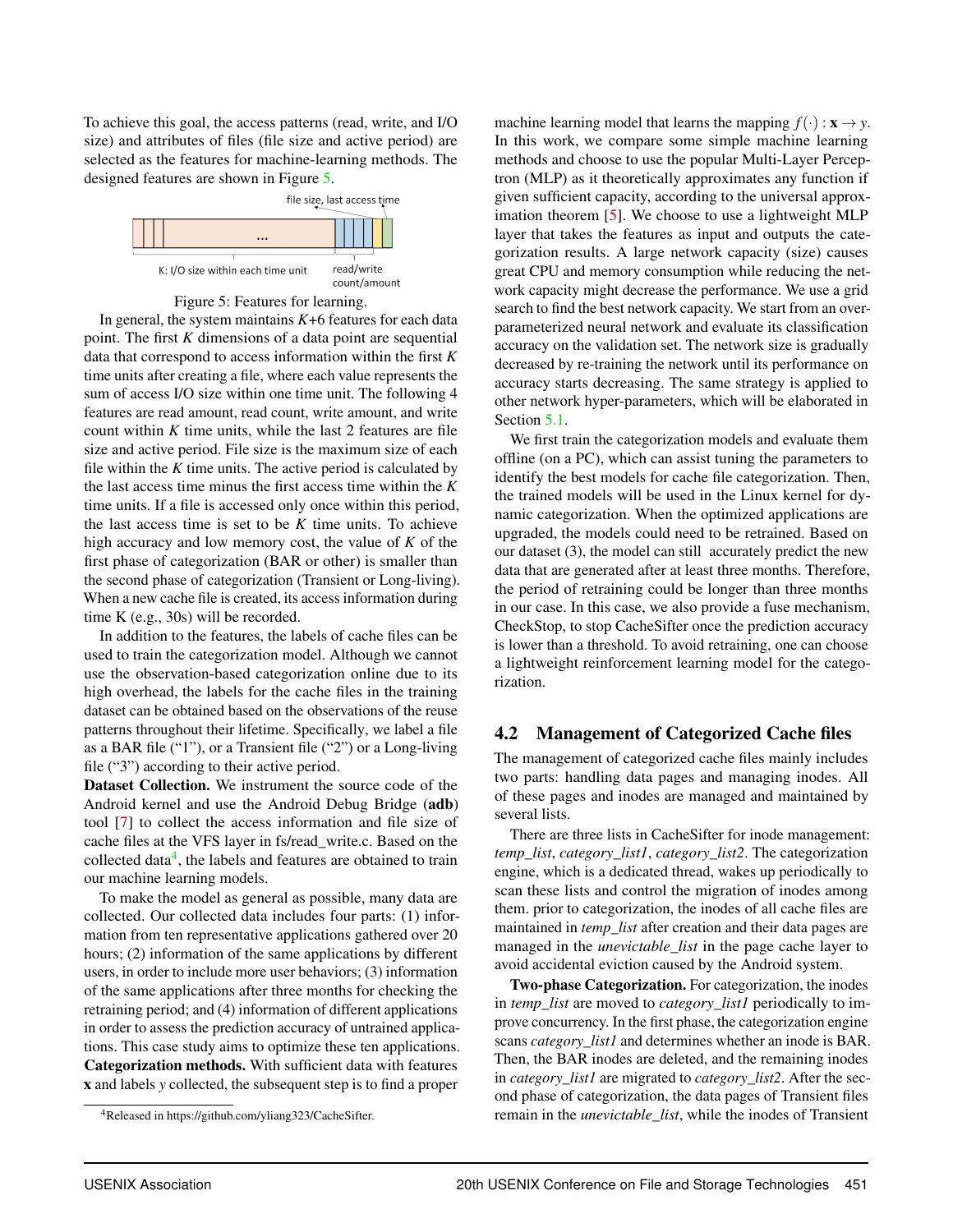files are stored in our LRU-like lists of the QMFS. The data pages and the inodes of Long-living files are moved to the default LRU lists (inactive file list) of the page cache layer, and they are set as dirty. They are then written back into flash storage by the default Android system.

## 4.3 Implementation Discussions

Adaptation of CacheSifter. Vendors train models by using the dataset of targeted applications. When CacheSifter is deployed on different mobile devices, the machine learning model does not need to be retrained because it is based on the behaviors of applications. A large training dataset can cover extensive user behavior with a small implementation overhead under the selected machine learning method.

Stop CacheSifter in unforeseen cases. To handle some rare cases, we design a lightweight prediction checking mechanism, named CheckStop, to determine if CacheSifter should be stopped. The main idea here is to calculate the re-download rate by recording the hash values of downloaded files and deleted files in a time window. If the rate is larger than a threshold, CacheSifter is suspended. To minimize overhead, CheckStop only works when CacheSifter detects abnormal signals such as a significant change in the number of writebacks or file creations with the same hash value.

CacheSifter in the future. CacheSifter could be more useful for future generations of mobile devices for the following three reasons. First, with a faster network, more data could be accessed and cached per time unit, and thus the amount of cache files could be increased. Second, with the usage of new flash chips(e.g., TLC, QLC), storage lifetime is becoming increasingly crucial since the endurance of many new flash devices have become smaller. Third, the memory capacity of mobile devices is growing, which can support more in-memory cache files and better machine-learning-based categorization methods. Additionally, CacheSifter can be used in other Internet of Things (IoT) systems or automotive systems.

## 5 Evaluation Methodology

We implement and evaluate CacheSifter on real mobile devices with two different categorization models.

## <span id="page-8-0"></span>5.1 Categorization Models

In current Android systems, cache files are maintained in the main memory for 30 seconds by default and then written back to the flash storage. For this reason, in the evaluation, we label a file as a BAR file ("1") if its active period is shorter than 30 seconds to avoid extra memory usage. Rather than writing BAR files back to flash storage, CacheSifter deletes them after their categorization. If the active period of a file is longer than 30 seconds but smaller than 90 seconds, it will be labeled as a Transient file ("2"). Otherwise, it is labeled as a Long-living file ("3"). According to the active period of a set of cache shown in Figure [6,](#page-8-1) the majority of cache files (93%) in this dataset are BAR files. Consequently, a large number of writebacks of cache files can be avoid.

<span id="page-8-1"></span>

Figure 6: Active period of cache files.

To avoid using too much main memory, CacheSifter categorizes all of the cache files within 30 seconds. We utilize MLP as we found the mechanism to be the most accurate out of all other simple machine learning methods (random forest, linear regression and logistic regression). We test different parameters and present the results in Table [3.](#page-8-2)

<span id="page-8-2"></span>Table 3: Categorization results by using different features.

|     | Total time   Time unit | K                | <b>High Recall</b> |                 | <b>High Accuracy</b> |                 |
|-----|------------------------|------------------|--------------------|-----------------|----------------------|-----------------|
|     |                        |                  | Recall             | <b>Accuracy</b> | Recall               | <b>Accuracy</b> |
| 1s  | 0.01s                  | 100 <sup>1</sup> | 0.92               | 0.56            | 0.45                 | 0.89            |
| 1s  | 0.05s                  | 20               | 0.82               | 0.56            | $\Omega$             | 0.90            |
| 5s  | 0.25s                  | 20               | 0.89               | 0.56            | $\Omega$             | 0.90            |
| 10s | 0.5s                   | 20               | 0.88               | 0.59            | $\Omega$             | 0.90            |
| 20s | 1s                     | 20               | 0.80               | 0.65            | 0.56                 | 0.86            |
| 40s | 1s                     | 40               | 0.94               | 0.85            | 0.94                 | 0.85            |
| 60s | 1s                     | 60               | 0.95               | 0.88            | 0.95                 | 0.88            |
| 80s | 1s                     | 80               | 0.94               | 0.89            | 0.94                 | 0.89            |

Our goal is to achieve enough accuracy or recall with small memory usage (smaller K). Therefore, we choose 20 and 60 as  $K_1$  and  $K_2$  for the first and second phases, respectively. Based on the feature within 20s, we can only choose high accuracy or high recall, and thus we use two models for different purposes. Training models. The collected data are grouped by applications for training. We divide our datasets (1) and (2) (See Section [4.1\)](#page-6-4) into 80% training and 20% testing instances. We use the training dataset to train a MLP network and exploit its "Accuracy" and "Recall" by evaluating the trained model on the testing dataset. We gradually decrease the neural network size by re-training the network until its accuracy performance starts to decrease. The same strategy is applied to other network hyper-parameters. All of the hyper-parameters are listed in Table [4.](#page-9-1)

The trained/re-trained model can be deployed to users' mobile devices as a system update. It is used for online categorization, which includes three parts: online feature collection, implementation of the trained MLP models, and the modelbased categorization. First, we collect features of every new file for 20 seconds and maintain them in the main memory. A dedicated thread periodically wakes up to check the features and categorize the files. CacheSifter deletes BAR files after categorization and continues collecting features for files in other categories for an additional 40 seconds.

Categorization results of MLP models. We evaluate the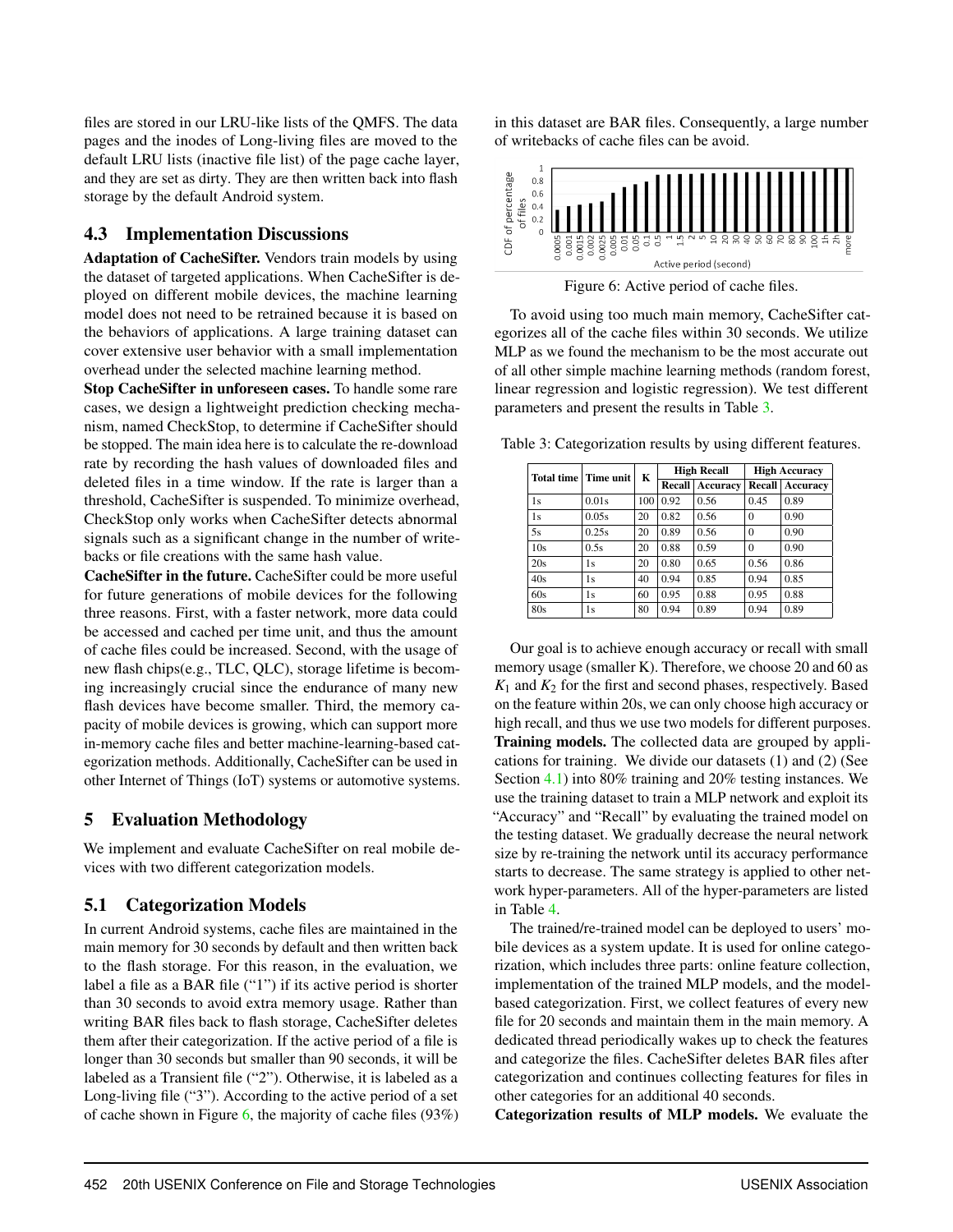<span id="page-9-1"></span>

| <b>Hyper-parameters</b>      | For the first phase    | For the second phase   |  |
|------------------------------|------------------------|------------------------|--|
| number of hidden layers      |                        |                        |  |
| hidden layer size            | [512, 200, 2]          | [512, 200, 2]          |  |
| activation function 1        | Tanh                   | Tanh                   |  |
| activation function 2        | ReLU                   | ReLU                   |  |
| The function of output layer | Softmax                | Softmax                |  |
| loss function                | Focal loss function    | Focal loss function    |  |
| learning rate                | $0.1+MultiStepLR$      | $0.1+MultiStepLR$      |  |
| optimizer                    | $SGD + momentum = 0.5$ | $SGD + momentum = 0.5$ |  |
| weight decay                 | $1.00E-04$             | $1.00E-0.5$            |  |
| sampler                      | WeightedRandomSampler  | WeightedRandomSampler  |  |
| batch size                   | 200                    | 200                    |  |

Table 4: Summary of hyper-parameters.

trained models by ten representative applications and their random combinations. For the combinations, we use the first two letters to identify the application's name, and the results of which are shown in Figure [7.](#page-10-0) Some values are missed because the testing dataset may have just one type of cache files. For example, there are no non-BAR files in the testing dataset of Earth, and all of its data are predicted as the BAR class. Thus, it *AUC* is N/A, *Recall* is N/A, and *Accuracy* is 1. The results show that as long as an application has been trained, the model can classify its files well, irrespective of with what applications it is combined.

## <span id="page-9-0"></span>5.2 Evaluation Setup

We evaluate all of the experiments on two smartphones: (1) P9 equipped with an ARM Cortex-A72 CPU, 32GB internal flash memory and 3GB DRAM running Android 7.0 with Linux kernel version 4.1.18, and (2) Mate30 equipped with an ARM Cortex-A76 CPU, 128GB internal flash memory and 8GB DRAM running Android 10 with Linux kernel version 4.14.116. Ten representative applications, including social media, map, game, video, and browser, are used to collect features of cache files and evaluate CacheSifter. Their workload profiles (i.e., cache file ratio and data access patterns of their cache files) are presented in Figure [1](#page-3-0) and Figure [2.](#page-3-1) We revise the kernel to print the access information of each file and the file attribute in functions new\_sync\_read() and new\_sync\_write() in fs/read\_write.c. We filter the cache files by using the specific cache path of applications (/data/<packagename>/cache/).

We compare CacheSifter with the management scheme of cache files in default Android systems. The parameters of CacheSifter applied in the evaluation are listed in Table [5.](#page-9-2) To make a fair comparison, both the user and activities are the same for each comparison. For each testing, we follow the same sequence of actions: 1) we close all apps and clean their cache files prior to reboot to eliminate the impact of old cache files; 2) after reboot, we clean the cache to eliminate the impact of potentially buffered data; 3) we use the same application, login with the same user account, and conduct the same sequence of activities; and 4) We attempt our best to make each test the same, and we also conduct each test more than five times to eliminate possible nuances.

The parameters are selected based only on the targeted applications and independently of the experimental platform. The two smartphones run the same version of applications and use the same parameters.

<span id="page-9-2"></span>Table 5: Summary of parameters used by CacheSifter.

| <b>Symbols</b> | <b>Semantics</b>                                | <b>Setting</b> |
|----------------|-------------------------------------------------|----------------|
| $K_1$          | The time for the first phase of categorization  | 20 seconds     |
| $K_2$          | The time for the second phase of categorization | 60 seconds     |
| $T_1$          | The period of time for waking up the thread     | 10 seconds     |
| $E_1$          | Period of time to inactive                      | 20 seconds     |
| S <sub>1</sub> | Size of each background reclaim                 | To $W_1$       |
| T <sub>2</sub> | The period of time for background reclaim       | 20 seconds     |
| MS             | Maximum RAM size for Transient files            | 20MB           |
| $W_1$          | Low watermark for background reclaim            | 50%*20MB       |
| $W_2$          | High watermark for foreground reclaim           | 90%*20MB       |
| $S_2$          | Size of each foreground reclaim                 | 10%*20MB       |

**Parameter configurations.**  $K_1$  and  $K_2$  are the time to collect features of cache files for corresponding phases of categorization. Their values are determined as discussed in Section [5.1.](#page-8-0) *T*<sup>1</sup> is relative to CPU and memory consumption. If it is too small, the dedicated thread would run frequently and thus consume CPU time. On the other hand, if it is too large, the cache files will stay in the main memory for a long period of time to wait for categorization even if they already have enough features. Since we find the features within 20 seconds to be sufficient for the first phase of categorization, we choose 10 seconds to make sure the first phase can be finished within the default 30 seconds to avoid extra memory usage and frequent wake up.  $E_1$  is the time that Transient files can be deleted. Since the active period of Transient files is 90 seconds in our evaluation,  $E_1$  is 20 seconds (90- $K_2$ -*T*1).  $S_1$ is the reclaim space that to prepare for future usage, and it is related to  $W_1$ .  $T_2$  does not need to be frequent because the reclaimed memory is enough for the next usage of Transient file within  $K_2$ . Therefore, we set it as 20 seconds according to our experience to reduce the CPU consumption. It is also not sensitive to the performance. These parameters do not need to be modified for different models of mobile devices if they use the same version of applications. If the versions of targeted applications are updated, the parameters *MS*, *W*1, *W*2, and *S*<sup>2</sup> may need to be changed due to workload changes. To show how to select these three parameters, we first present the cache file's size that was produced within 60 seconds in Figure [8.](#page-10-1)

Based on the data from Figure [8,](#page-10-1) we find that the maximum size of cache files of targeted applications is 21MB. Because not all files are transient, we configure *MS*, which is the upper bound of memory usage of the Transient files of targeted applications within  $K_2$ , to 20MB. This allows more memory to be used for other purposes.  $W_1$  and  $W_2$  are the watermarks of reclaims. Overall, the larger are their values, the more space will be used by Transient files; Thus, the re-access performance of Transient files is better but the performance of other applications could be worse because of memory contention. *W*<sup>1</sup> should be the maximum value of memory usage of the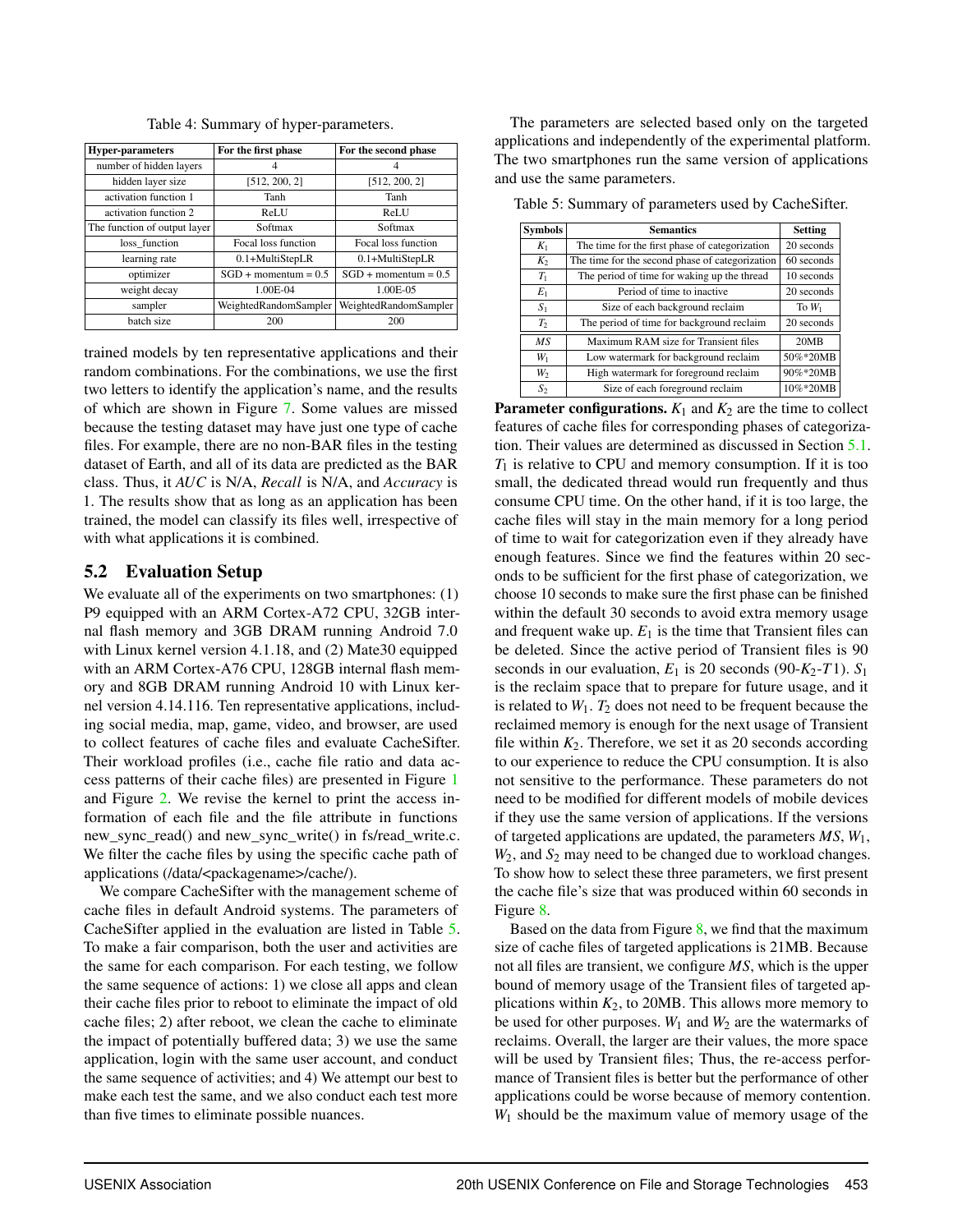<span id="page-10-0"></span>

(a) High accuracy model for the first phase. (b) High recall model for the first phase. (c) Model for the second phase.

Figure 7: Predict results of two MLP models for different applications and their combinations. For the combinations, the first two letters are used to identify the application's name. "ChFaTi" represents the combination of Chrome, Facebook, and TikTok.

<span id="page-10-1"></span>

Figure 8: Cache files produced by applications within 60s.

Transient files of targeted applications within  $K_2$ , and 10MB (50% of  $MS$ ) is enough for our case.  $W_2$  and  $S_2$  should be the minimum value that is just enough for the Transient files of targeted applications within *K*2, and 2MB (10% of *MS*) is enough for our case. These parameters can be changed later for different platforms and manufacturers.

## 6 Evaluations

We evaluate CacheSifter's performance using two key metrics: (1) the reduction in writebacks of cache files and extension in lifetime of mobile flash storage; and (2) the improvement in read and write performance under intensive I/Os. We show the writeback reduction on two platforms while only show the other results on one platform since they are similar on different platforms and we do not have enough space for them.

## 6.1 Lifetime Improvement

Reduction in writebacks of cache files. We compare the writebacks of cache files and the number of block I/Os of CacheSifter against the default system. Since the results can vary under different user behaviors, each test is conducted ten times, the average results of which are shown in Figure [9.](#page-11-0) We evaluate both the high-recall model and the high-accuracy model.

The results reveal that writebacks of cache files vary for different applications. The reduction in writebacks when using the high-recall model is similar to that of the high-accuracy model in this experiment. Theoretically, the high-recall model constitutes a conservative-delete scheme that tends to keep cache files in the mobile device to reduce the penalty of redownload. In contrast, the high-accuracy model is a radicaldelete scheme to pursue higher overall predict accuracy.

On P9, the writebacks of cache files are reduced by the high-recall model and the high-accuracy model by an average of 62% and 59.5%, respectively. The number of total I/Os is also significantly decreased by both models, i.e., an average of 29.7% and 31.2%, respectively. The high-accuracy model treats all of the three classes with the same priority. The highrecall model attempts to minimize incorrect predictions in the two cases (LL->BAR and LL->Transient) to reduce the re-download penalty. Since the long-living files are a small part of all cache files (less than  $5\%$ ), as shown in Figure [6,](#page-8-1) the write reduction is similar under these two models.

On Mate30, the writebacks of cache files are reduced even more by both models, i.e., an average of 88.3% and 85.5%, respectively. The number of I/Os is also decreased more by both models, i.e., an average of 47.7% and 46.6%, respectively. The results on Mate30 show that the models trained by the data collected from P9 also work well on Mate30 because CacheSifter is platform-independent. There are two main reasons for the difference between the results on P9 and Mate30: different user behaviors, and the default system management schemes.

Based on Figure [6,](#page-8-1) 93% of the cache files are BAR in that dataset, but writebacks are not reduced as much in this case primarily because 1) the directory of cache files must be written back to flash storage to maintain consistency because there are some Long-living files that uses the directory information; 2) different user behaviors; and 3) the predict accuracy is not 100%.

Sensitivity Study. To evaluate the sensitivity of CacheSifter, we use the same parameters and the same models on P9 and Mate 30. The write reduction shown in Figure [9](#page-11-0) indicates that both P9 and Mate 30 achieve similar benefits from CacheSifter. Moreover, we conduct a sensitivity study for the parameters in Table [5.](#page-9-2) The write reduction results on Mate30 with different *MS* are presented in Table [6.](#page-11-1) The sensitivity results show that the total writes could be affected by the value of *MS* due to different memory usage.

Boosted lifetime of mobile flash storage. Cai et al. [\[2\]](#page-13-0) present the following method to compute the lifetime im-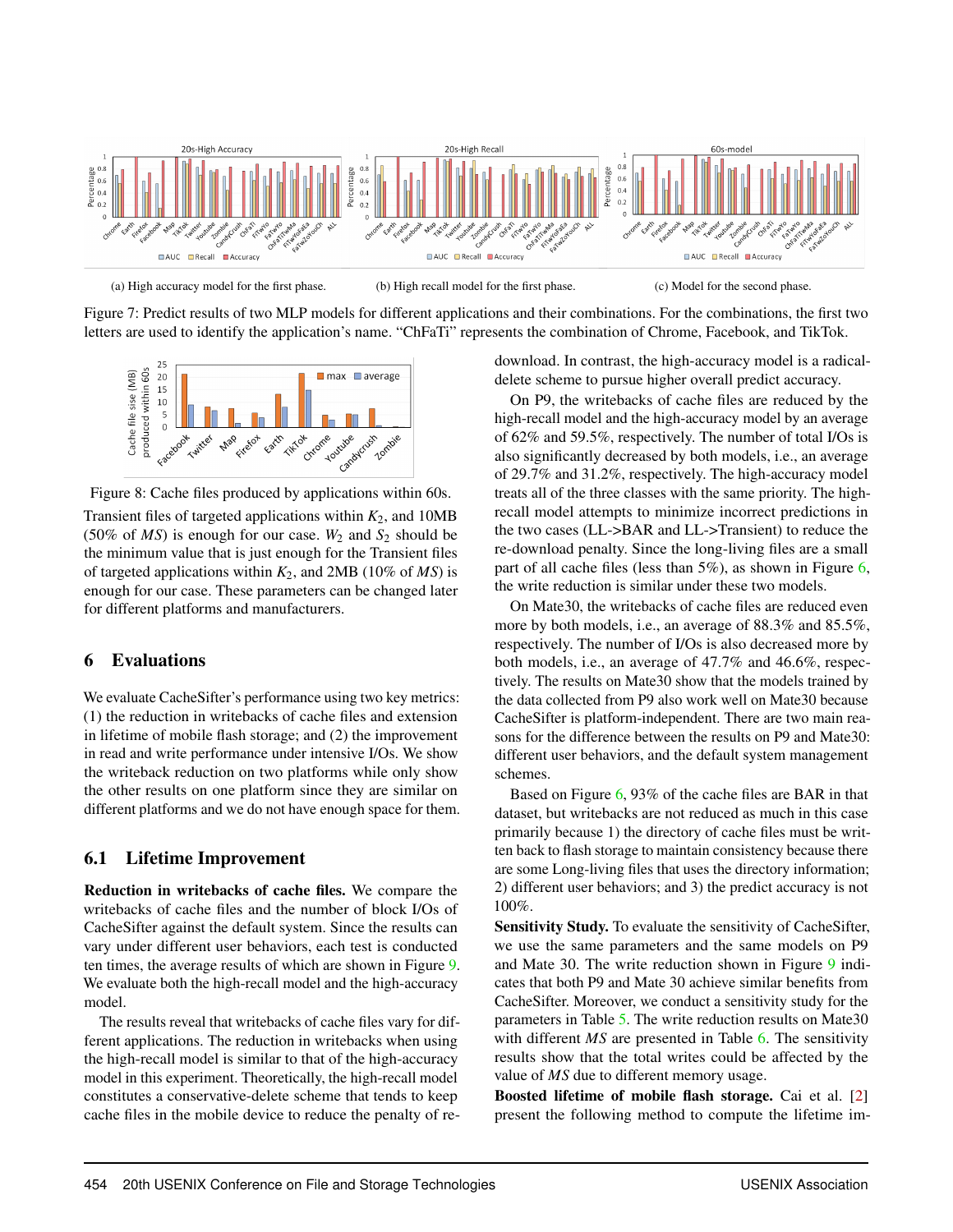<span id="page-11-0"></span>

Figure 9: Normalized reduction ratio of cache files' writebacks and total I/Os. We evaluate the trained models with ten representative applications and their combinations. For the combination, we use the first two letters to identify the application's name. "ChFaTi" represents the combination of Chrome, Facebook, and TikTok.

<span id="page-11-1"></span>Table 6: Sensitivity study with parameter *MS*.

| MS.  |     | Total count   Cache count   Total size   Cache size |     |     |
|------|-----|-----------------------------------------------------|-----|-----|
| 20MB | 55% | 83%                                                 | 83% | 91% |
| 15MB | 53% | 77%                                                 | 76% | 94% |
| 10MB | 39% | 72%                                                 | 73% | 84% |
| 5MB  | 34% | 76%                                                 | 57% | 91% |

provement:

<span id="page-11-2"></span>
$$
lifetime = \sum_{i=1}^{n} \frac{PEC_i \times (1 + OP_i)}{365 \times DWPD \times WA_i \times R_{Compress}} \tag{3}
$$

In Equation [3,](#page-11-2)  $WA_i$  and  $OP_i$  are the write amplification and over provisioning factor for *ECC<sup>i</sup>* , respectively, and *PEC<sup>i</sup>* is the number of P/E cycles for which *ECC<sup>i</sup>* is used. In our case, other parameters are constants, and thus the lifetime is inversely proportional to the number of full disk writes per day (DWPD) which depends on the amount of data written. Taking P9 as an example, we can reduce the amount of I/O by an average of 53.2% and 54.7%, respectively by the two models. Therefore, the lifetime can be improved by an average of 113.7% (1/(1-53.2%)-1) and 120.8% (1/(1-54.7%)-1), respectively.

## 6.2 Performance Improvement

Read/write performance improvement. Reduction in writebacks of cache files could improve read and write performance because of the reduction in I/O contention. To quantify the impact of writebacks of cache files on read and write performance, especially under intensive I/O, we assess the latency of running read/write micro-benchmarks when using a cacheintensive application, i.e., Facebook. Since most I/O sizes on

mobile devices are in the size of 4KB [\[4\]](#page-14-13), we sequentially write with fsync or read 512MB in size of 4KB by using the micro benchmarks to evaluate read/write performance. We scroll news on Facebook for five minutes and collect the latency of read and write in the default system (Baseline) and in the system with CacheSifter (Recall and Accuracy). No\_cache represents the latency of read and write without using Facebook so that there is no interference of cache files generated by Facebook. We use memtester [\[34\]](#page-15-12) to occupy physical memory, so that cache files will be written back quickly (to general the situation that memory is insufficient). To reduce bias, we conduct the experiment five times, and the average latency of the entire 512MB operation is presented in Figure  $10a$ . To show more breakdown information, the I/O and writebacks produced by Facebook are presented in Figure [10b.](#page-11-4)

<span id="page-11-3"></span>

<span id="page-11-4"></span>Figure 10: The impact of CacheSifter on read and write performance under different memory pressure. The system could occupy approximately 2GB memory in this device.

In the baseline system, writebacks of cache files generated by Facebook degrade read and write performance by an average of 29.6% and 38%, respectively under memory pressure (with 2GB memory). Compared to baseline, the read and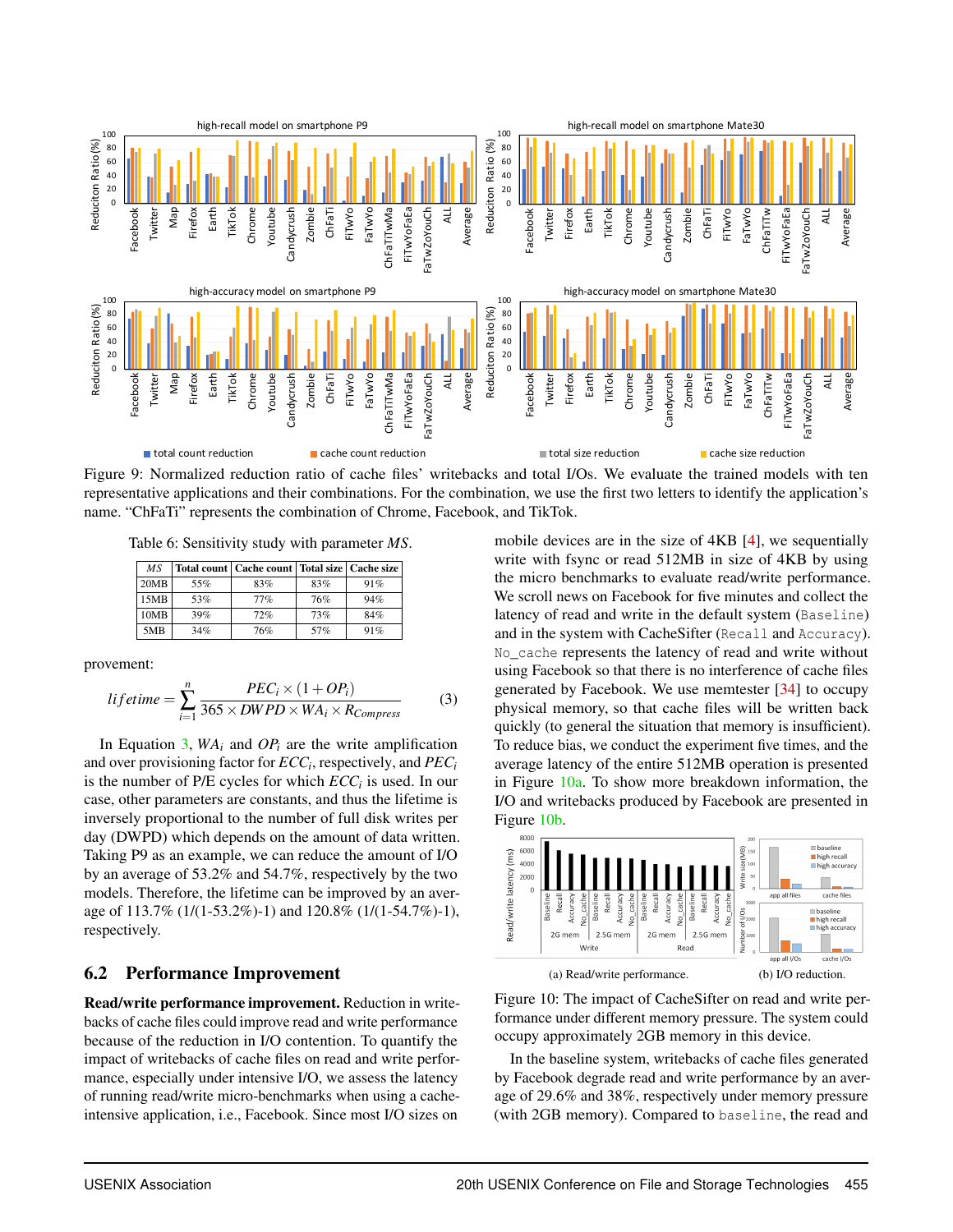write latency are reduced by an average of 13.9% and 18.4%, respectively by the high-recall model, while the numbers are 14.4% and 25.5%, respectively, when using the high-accuracy model. When there is sufficient memory (at least 2.5GB), the impact of cache files is marginal on read and write performance because few cache files will be written back to flash storage to generate I/O contentions with the read/write of the micro-benchmark. The performance improvement of CacheSifter derives from the write reduction of cache files. The benefit is significant under I/O intensive workloads or when memory is insufficient. According to paper [\[26\]](#page-15-4), eight background applications are common. Memory pressure occurs frequently even in mobile devices with relatively large memory (8GB) as shown in Table [7.](#page-12-0)

<span id="page-12-0"></span>Table 7: Free memory in mobile devices when running various numbers of applications.

|                    | Devices   Total memory   1 App   3 Apps   5 Apps   8 Apps   10 Apps |          |      |                                       |      |      |
|--------------------|---------------------------------------------------------------------|----------|------|---------------------------------------|------|------|
| P <sub>9</sub>     | 3G                                                                  | 88M      | 80MB | 90MB                                  | 82MB | 80MB |
| Mate30             | 8G                                                                  | $1.8$ GB | 1GB  | 680MB 167MB                           |      | 95MB |
| Pixel <sub>6</sub> | 8G                                                                  |          |      | 1.5GB   177MB   166MB   172MB   106MB |      |      |

Impact of CacheSifter on framerate. Even though CacheSifter can improve read and write performance, reaccessing discarded cache files from networks can negatively impact user experience. We measure the possible loss in user experience with Frame Per Second (FPS) by PerfDog, a popular gaming benchmark [\[43\]](#page-15-13). Figure [11](#page-12-1) shows the average FPS of Twitter. We choose Twitter as a foreground application, that is denoted as "F" because Twitter is another one of the most cache-intensive applications that could be relatively more affected by CacheSifter. There are various numbers of background applications, and "3B" means that there are three background applications. Background applications are randomly selected from the optimized ten applications.

<span id="page-12-1"></span>

Figure 11: Impact of CacheSifter on application execution.

For the average FPS, the results in Figure [11](#page-12-1) show that neither the high-recall model nor the high-accuracy model has a noticeable impact on FPS of the application execution. We also obtain the two important factors that impact FPS: CPU and peak memory. Table [8](#page-12-2) lists the details of CPU usage and peak memory of Twitter. The results reveal that cache files being re-accessed by CacheSifter has a minimal impact on CPU usage and peak memory.

#### 6.3 Overhead Analysis

Network overhead. Similar to the state changes shown in Table [2,](#page-6-3) there are six types of miscalssifications : "BR->TR,LL", "TR->BR,LL", and "LL->BR,TR". "BR-> TR, LL" means

<span id="page-12-2"></span>Table 8: Information of the foreground application.

| <b>Factors</b> | <b>Methods</b> | F       | $F+3B$ | $F+5B$ | $F+7B$ |
|----------------|----------------|---------|--------|--------|--------|
|                | baseline       | 334MB   | 323MB  | 302    | 304MB  |
| Peak memory    | high recall    | 333MB   | 337MB  | 308MB  | 301MB  |
|                | high accuracy  | 343MB   | 328MB  | 315MB  | 323MB  |
|                | baseline       | $9.9\%$ | 10%    | 8.9%   | 9%     |
| <b>CPU</b>     | high recall    | 10%     | 10.1%  | 10.3%  | 10.7%  |
|                | high accuracy  | 10.7%   | 10.9%  | 10.5%  | 11.9%  |

that a BAR file is misclassified as a Transient file or a Longliving file. Notably, only three misclassifications, "TR->BR" and "LL->BR,TR", could induce re-download. Amount of these three misclassifications, the "LL->TR" case has small a possibility to be re-downloaded while other two cases have a large possibility to be re-downloaded. Based on this, we show the re-download upper bound and lower bound in Figure [12.](#page-12-3)

<span id="page-12-3"></span>

Figure 12: Re-download ratios of optimized applications.

The upper bound is equal to the total number (accurate and misclassified cases) divided by the sum of the number of these three cases. The lower bound is equal to the total number divided by the sum of the number of "LL,TR->BR" cases. The results show that the re-download penalty of highrecall mode is smaller than high-accuracy mode because of its goal (reducing re-download). This allows the operating system to deploy either high-recall or high-accuracy mode based on the users' network and data plan.

Memory overhead. Three components of CacheSifter introduce extra memory overhead: categorization, maintaining Transient files, and the ML inference. For categorization, cache files are maintained in the main memory until they are categorized. The extra memory usage depends on the size of Long-living files that are generated within 60 seconds because they are usually written back to the flash storage in default systems. The average memory overhead of this part is 492KB in our evaluations. The Transient files are stored in our QMFS with a maximum size of 20MB. When more than 10MB is occupied, a reclaim thread wakes up to free the memory, which ensures that the overhead stays below 10MB. Memory is used to run the machine learning method, specifically the inference step. Ten matrices for each model remain continually in the main memory for inference, which occupies approximately 2MB (0.89MB for the first model and 1.13MB for the second model). In summary, memory overhead is usually smaller than 12.5MB.

CPU time overhead. Training/retraining is conducted offline, and the overhead on smartphones is only the cost of categorization and eviction. We train a model for 20 applications by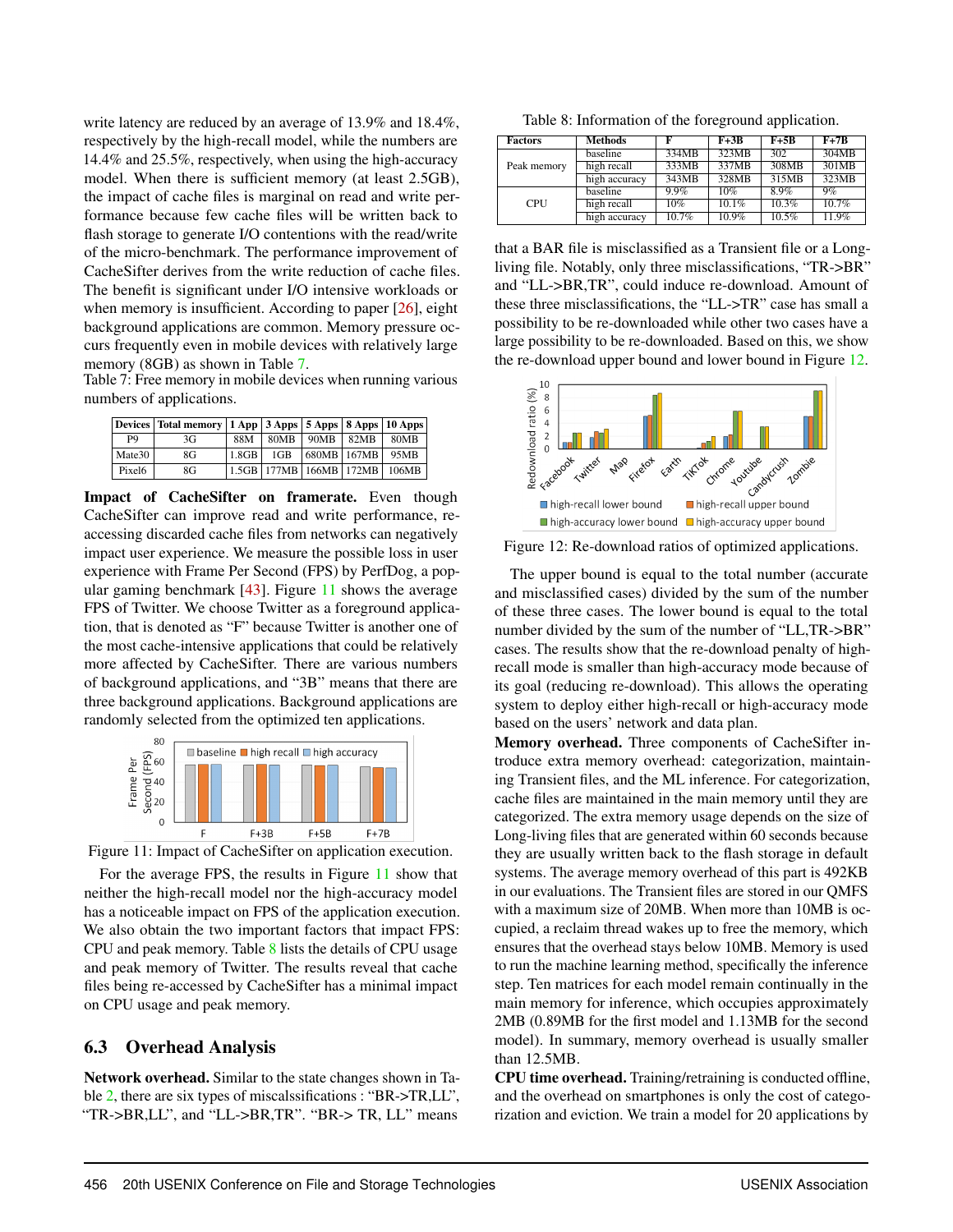using the data of 20 hours on a PC, and the training time is approximately one day. This training cost occurs only once over three months in our study. A dedicated thread wakes up periodically to conduct categorization and eviction. Categorization takes an average of 82ms out of 10s in our evaluation, as the matrices are relatively small. Moreover, the eviction scheme is used to shrink the in-memory file system. For this part, only the list move/insert operations are needed, and the overhead (1.9 ms out of 10s on average) is negligible. In summary, CPU time overhead is an average of 84ms for each iteration (10 seconds in our evaluation).

## 7 Related Works

Cache file optimization. User experience could be degraded due to too many cache files. Establish guidelines [\[10,](#page-14-9)[21\]](#page-14-10) indicate that deleting the cache files of browsers can improve the overall performance of mobile devices. However, the deleted data must be re-downloaded from the network when users reaccess them. This could degrade the performance, especially for the frequently-used data. Previous works [\[32,](#page-15-5) [38\]](#page-15-7) show that keeping all of the cache files in the main memory can improve the performance because of their fast re-accessing. The benefits only occur when the cached files are accessed frequently. Otherwise, additional memory consumption may degrade the overall performance. Currently, the Android system and the existing works treat all cache files equally. Liang et al. [\[27\]](#page-15-2) show that cache file vary greatly and should be managed differently but do not provide a corresponding solution. Categorization of cache files. Caching files in memory is widely used to improve system performance. Korner et al. [\[22\]](#page-14-18) firstly studied a knowledge-based remote file caching model and used multiple LRU lists to manage cache files on a server platform. Madhyastha et al. [\[29\]](#page-15-14) employed a hidden Markov model to automatically classify file access patterns and tune the policies of the file system to improve global performance based on the observed patterns. In addition to a server platform, researchers introduced some cache file categorization schemes on mobile platforms. For example, Immanuel et al. [\[15\]](#page-14-19) proposed a cache taxonomy that can decode several Android cache formats and display the contents in an accessible manner.

Eviction scheme. To our best knowledge, the eviction scheme used in CacheSifter is the first file-based eviction scheme to do so from within the kernel. Numerous page-based eviction schemes exist, which are usually designed based on the access locality of pages. The Linux firstly began to work on a page eviction mechanism from Kernel 2.4 [\[42\]](#page-15-15), also termed page aging, which attempts to perform background scanning of the pages and use inactive lists to manage pages which are already idle. Liang et al. [\[25,](#page-15-16)[28\]](#page-15-17) proposed a size-tuning scheme which can reduce pre-fetched pages in order to avoid a high page cache eviction ratio.

Server caching. The cache not only exists in mobile devices

but also on servers. As the information provider, the caching mechanism on the servers is different from that on mobile devices, which are contents consumer for the most of time. The consistency of the cache [\[33\]](#page-15-18) on distributed servers is the main concern. The cache used on the servers is also designed to reduce latency of responding to clients [\[1,](#page-13-1) [36\]](#page-15-19). Mital et al. [\[31\]](#page-15-20) proposed a framework to store files across multiple SBSs. Jiang et al. [\[19\]](#page-14-20) introduced a new DRAM caching techniques based on filter caches, and also presented two filter caching techniques and specified when they should be employed. Meng et al. [\[30\]](#page-15-21) designed a dynamic, self-adaptive framework, called vCacheShare, which automate server flash space for the cache in virtual environments.

## 8 Conclusion

Current mobile systems treat cache files equally, storing them in the main memory first and then writing them back into flash storage. Mobile device performance depends heavily on cache utilization, with the challenges of tackling variable file patterns and flash durability. This paper proposes a cache file management scheme, named CacheSifter, to sift cache files by a lightweight machine-learning-based categorization engine and manage them by a set of eviction schemes to shield flash from ephemeral cache data writes. CacheSifter is evaluated on two Android devices and over a collection of representative applications. Evaluation results demonstrate that CacheSifter can reduce writebacks of cache files by an average of 62% and 59.5%, by using different models, and the I/O intensive write performance of mobile devices is improved by an average of 18.4% and 25.5%. We conclude that CacheSifter provides significant benefits to both I/O performance and storage lifetime with marginal overhead.

## Acknowledgment

We would like to thank the anonymous reviewers and our shepherd Prof. YouJip Won for their feedbacks and guidance. This paper was partially supported by a grant from the Research Grants Council of the Hong Kong Special Administrative Region, China (No.11204718) and National Natural Science Foundation of China (No. 61772092 and 61802038).

## References

- <span id="page-13-1"></span>[1] B. Briscoe, A. Brunstrom, A. Petlund, D. Hayes, D. Ros, I. Tsang, S. Gjessing, G. Fairhurst, C. Griwodz, and M. Welzl. Reducing internet latency: A survey of techniques and their merits. *IEEE Communications Surveys Tutorials*, 18(3):2149–2196, 2016.
- <span id="page-13-0"></span>[2] Y. Cai, S. Ghose, E. F. Haratsch, Y. Luo, and O. Mutlu. Error characterization, mitigation, and recovery in flash-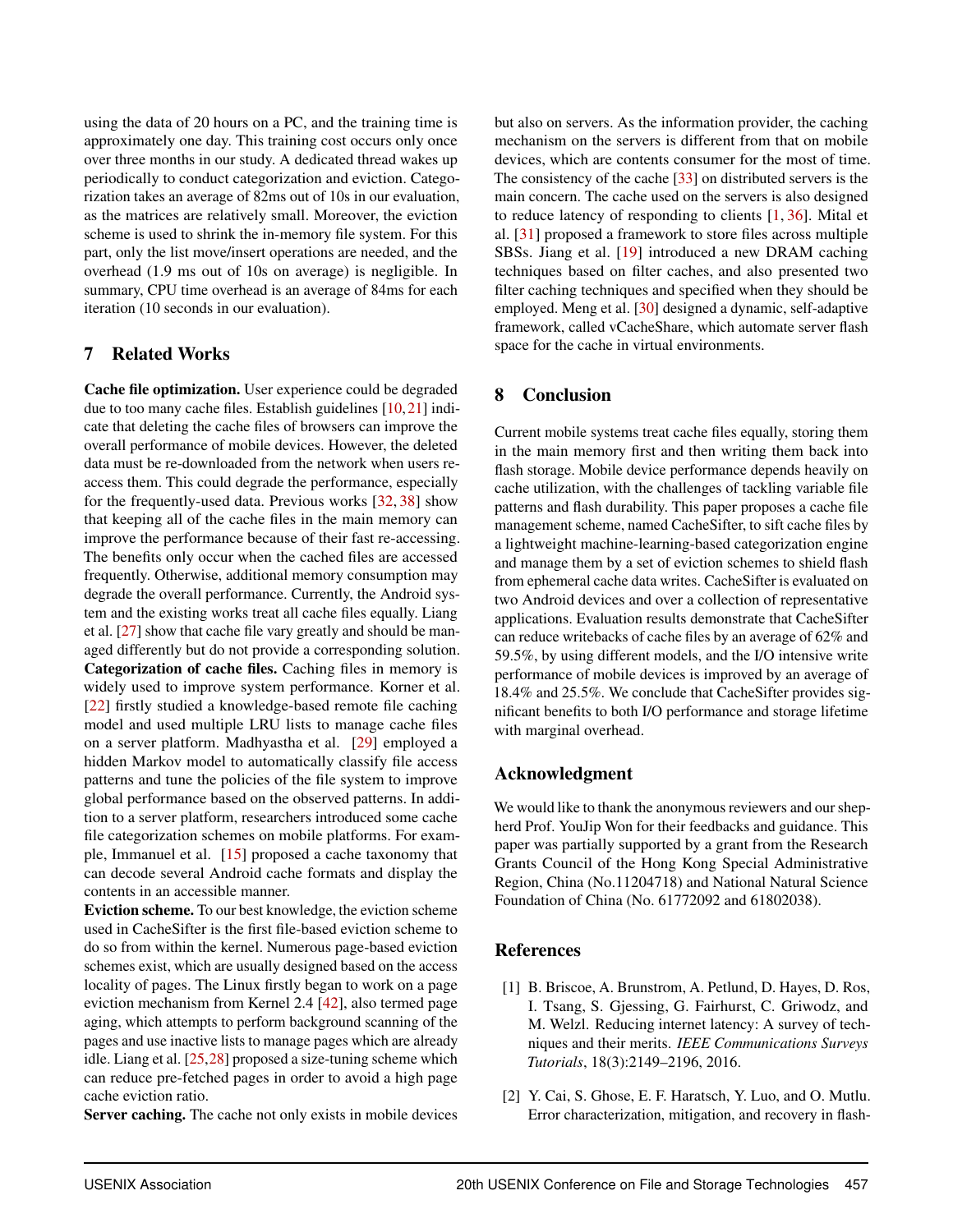memory-based solid-state drives. *Proceedings of the IEEE*, 105(9):1666–1704, 2017.

- <span id="page-14-8"></span>[3] David Chu, Aman Kansal, and Jie Liu. Fast app launching for mobile devices using predictive user context. In *ACM MobiSys*. ACM, June 2012.
- <span id="page-14-13"></span>[4] J. Courville and F. Chen. Understanding storage i/o behaviors of mobile applications. In *2016 32nd Symposium on Mass Storage Systems and Technologies (MSST)*, pages 1–11, May 2016.
- <span id="page-14-15"></span>[5] Balázs Csanád Csáji et al. Approximation with artificial neural networks. 2001.
- <span id="page-14-16"></span>[6] Android Developers. Android systems delete cache files. https://developer.android.com/training/datastorage/app-specificjava, 2021.
- <span id="page-14-17"></span>[7] Engineers. Android debug bridge (adb) tool. https://androidmtk.com/download-minimal-adb-andfastboot-tool, 2019.
- <span id="page-14-7"></span>[8] Congming Gao, Liang Shi, Mengying Zhao, Chun Jason Xue, Kaijie Wu, and Edwin H.-M. Sha. Exploiting parallelism in i/o scheduling for access conflict minimization in flash-based solid state drives. In *30th Symposium on Mass Storage Systems and Technologies (MSST)*, pages 1–11, 2014.
- <span id="page-14-1"></span>[9] Google. Android source tree. https://source.android .com/setup/build/downloading, 2020.
- <span id="page-14-9"></span>[10] Michelle Greenlee. How to clear the cache on your android phone to make it run faster. https://www.businessinsider.com/how-to-clear-cacheon-android-phone, 2019.
- <span id="page-14-2"></span>[11] Sangwook Shane Hahn, Sungjin Lee, Cheng Ji, Li-Pin Chang, Inhyuk Yee, Liang Shi, Chun Jason Xue, and Jihong Kim. Improving file system performance of mobile storage systems using a decoupled defragmenter. In *2017 USENIX Annual Technical Conference (USENIX ATC 17)*, pages 759–771, Santa Clara, CA, July 2017.
- <span id="page-14-3"></span>[12] Sangwook Shane Hahn, Sungjin Lee, Inhyuk Yee, Donguk Ryu, and Jihong Kim. Fasttrack: Foreground app-aware i/o management for improving user experience of android smartphones. In *2018 USENIX Annual Technical Conference (USENIX ATC 18)*, pages 15–28, 2018.
- <span id="page-14-11"></span>[13] Kyuhwa Han, Hyunho Gwak, Dongkun Shin, and Jooyoung Hwang. Zns+: Advanced zoned namespace interface for supporting in-storage zone compaction. In *15th USENIX Symposium on Operating Systems Design and Implementation (OSDI 21)*, pages 147–162, July 2021.
- <span id="page-14-14"></span>[14] Tyler Harter, Chris Dragga, Michael Vaughn, Andrea C Arpaci-Dusseau, and Remzi H Arpaci-Dusseau. A file is not a file: Understanding the i/o behavior of apple desktop applications. *ACM Transactions on Computer Systems (TOCS)*, 30(3):1–39, 2012.
- <span id="page-14-19"></span>[15] Felix Immanuel, Ben Martini, and Kim-Kwang Raymond Choo. Android cache taxonomy and forensic process. In *2015 IEEE Trustcom/BigDataSE/ISPA*, volume 1, pages 1094–1101. IEEE, 2015.
- <span id="page-14-4"></span>[16] Daeho Jeong, Youngjae Lee, and Jin-Soo Kim. Boosting quasi-asynchronous i/o for better responsiveness in mobile devices. In *Proceedings of the 13th USENIX Conference on File and Storage Technologies*, pages 191–202, 2015.
- <span id="page-14-12"></span>[17] Jaeyong Jeong, Sangwook Shane Hahn, Sungjin Lee, and Jihong Kim. Lifetime improvement of NAND flashbased storage systems using dynamic program and erase scaling. In *12th USENIX Conference on File and Storage Technologies (FAST 14)*, pages 61–74, Santa Clara, CA, February 2014.
- <span id="page-14-5"></span>[18] Sooman Jeong, Kisung Lee, Seongjin Lee, Seoungbum Son, and Youjip Won. I/o stack optimization for smartphones. In *Proceedings of USENIX Annual Technical Conference (ATC)*, pages 309–320, 2013.
- <span id="page-14-20"></span>[19] X. Jiang, N. Madan, L. Zhao, M. Upton, R. Iyer, S. Makineni, D. Newell, Y. Solihin, and R. Balasubramonian. Chop: Adaptive filter-based dram caching for cmp server platforms. In *HPCA - 16 2010 The Sixteenth International Symposium on High-Performance Computer Architecture*, pages 1–12, 2010.
- <span id="page-14-6"></span>[20] Sang-Hoon Kim, Jinkyu Jeong, and Jin-Soo Kim. Application-aware swapping for mobile systems. *ACM Trans. Embed. Comput. Syst.*, 16(5s):182:1–182:19, September 2017.
- <span id="page-14-10"></span>[21] Adrian Kingsley-Hughes. Hidden android tricks to speed up your smartphone. https://www.lifehacker.com. au/2019/11/android-smartphone-running-slow-trydeleting-the-app-cache/, 2019.
- <span id="page-14-18"></span>[22] Kim Korner. Intelligent caching for remote file service. In *Proceedings., 10th International Conference on Distributed Computing Systems*, pages 220–221. IEEE Computer Society, 1990.
- <span id="page-14-0"></span>[23] Niel Lebeck, Arvind Krishnamurthy, Henry M. Levy, and Irene Zhang. End the senseless killing: Improving memory management for mobile operating systems. In *2020 USENIX Annual Technical Conference (USENIX ATC 20)*, pages 873–887, July 2020.